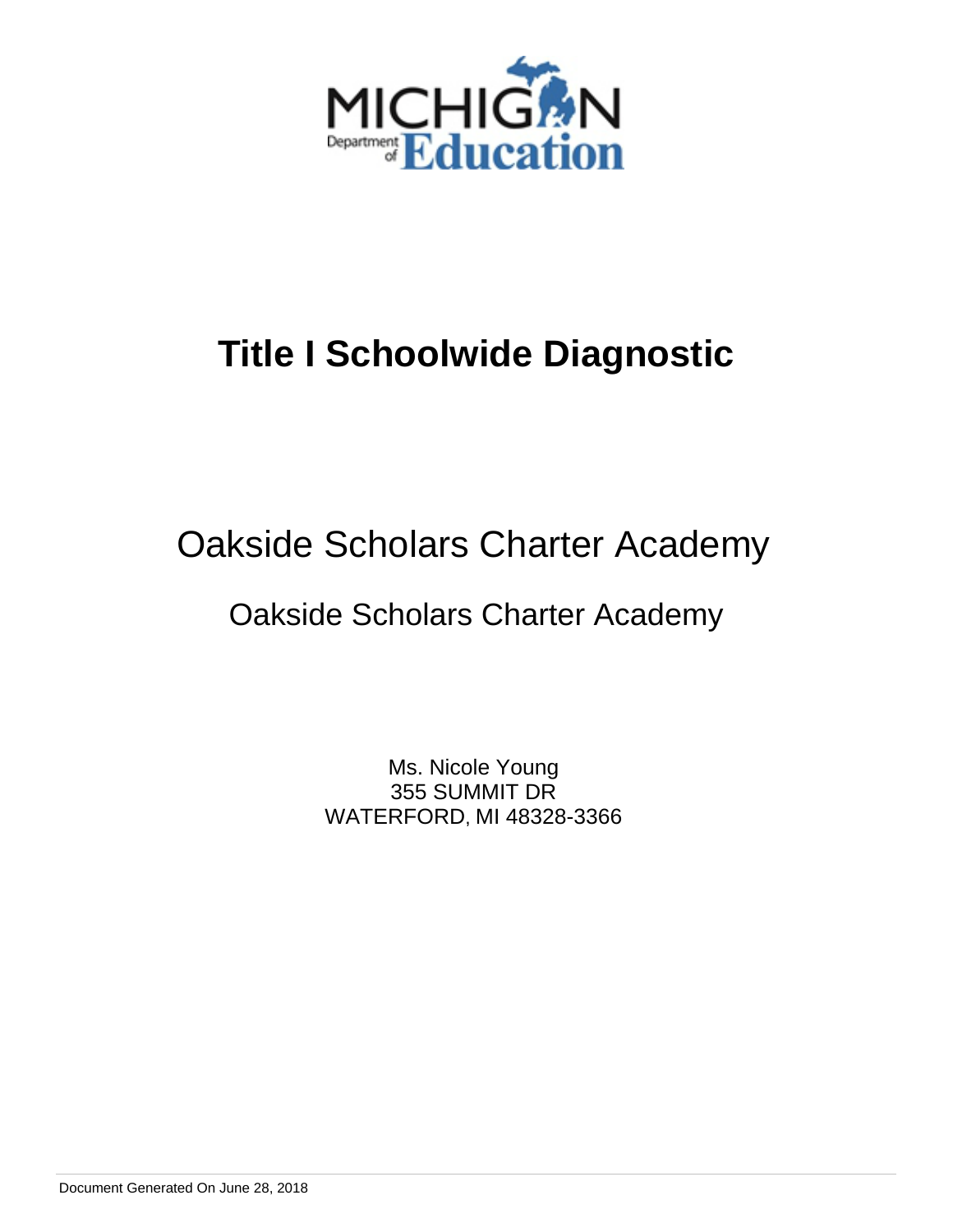## **TABLE OF CONTENTS**

| Component 9: Timely and Additional Assistance to Students Having Difficulty Mastering the           |  |
|-----------------------------------------------------------------------------------------------------|--|
| Component 10: Coordination and Integration of Federal, State and Local Programs and Resources<br>22 |  |
|                                                                                                     |  |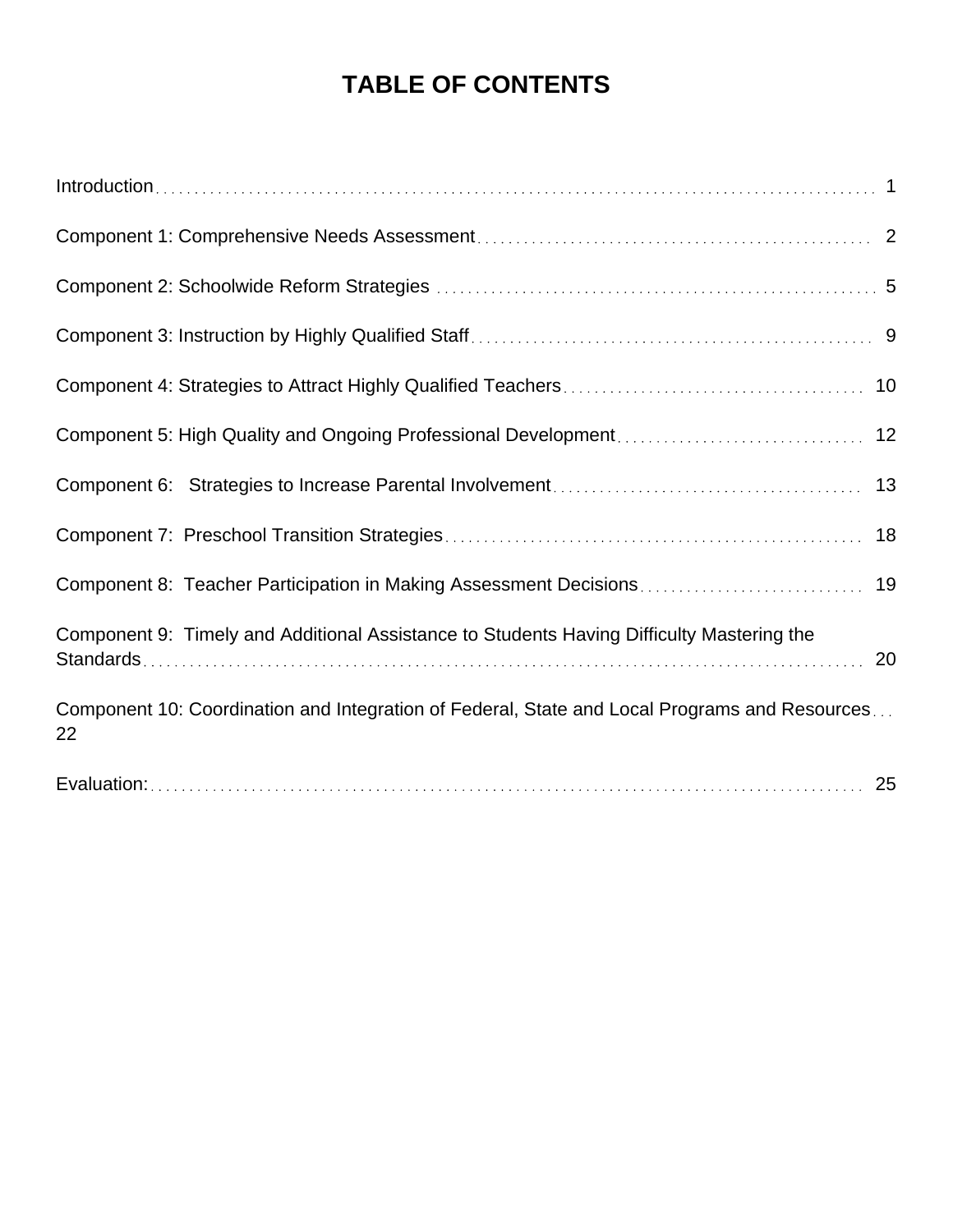## **Introduction**

This diagnostic tool is aligned to requirements for Title I Schoolwide schools. The Comprehensive Needs Assessment must be completed prior to creating a new plan or annually updating an existing school improvement plan. Use the results of the Comprehensive Needs Assessment to develop Goals/Objectives/Strategies and Activities. Ensure that the Comprehensive Needs Assessment addresses all four types of data: student achievement data, school programs/process data, perceptions data (must include teachers and parents; student data is encouraged), and demographic data. The Comprehensive Needs Assessment must also take into account the needs of migratory children as defined in Title I, Part C, Section 1309(2).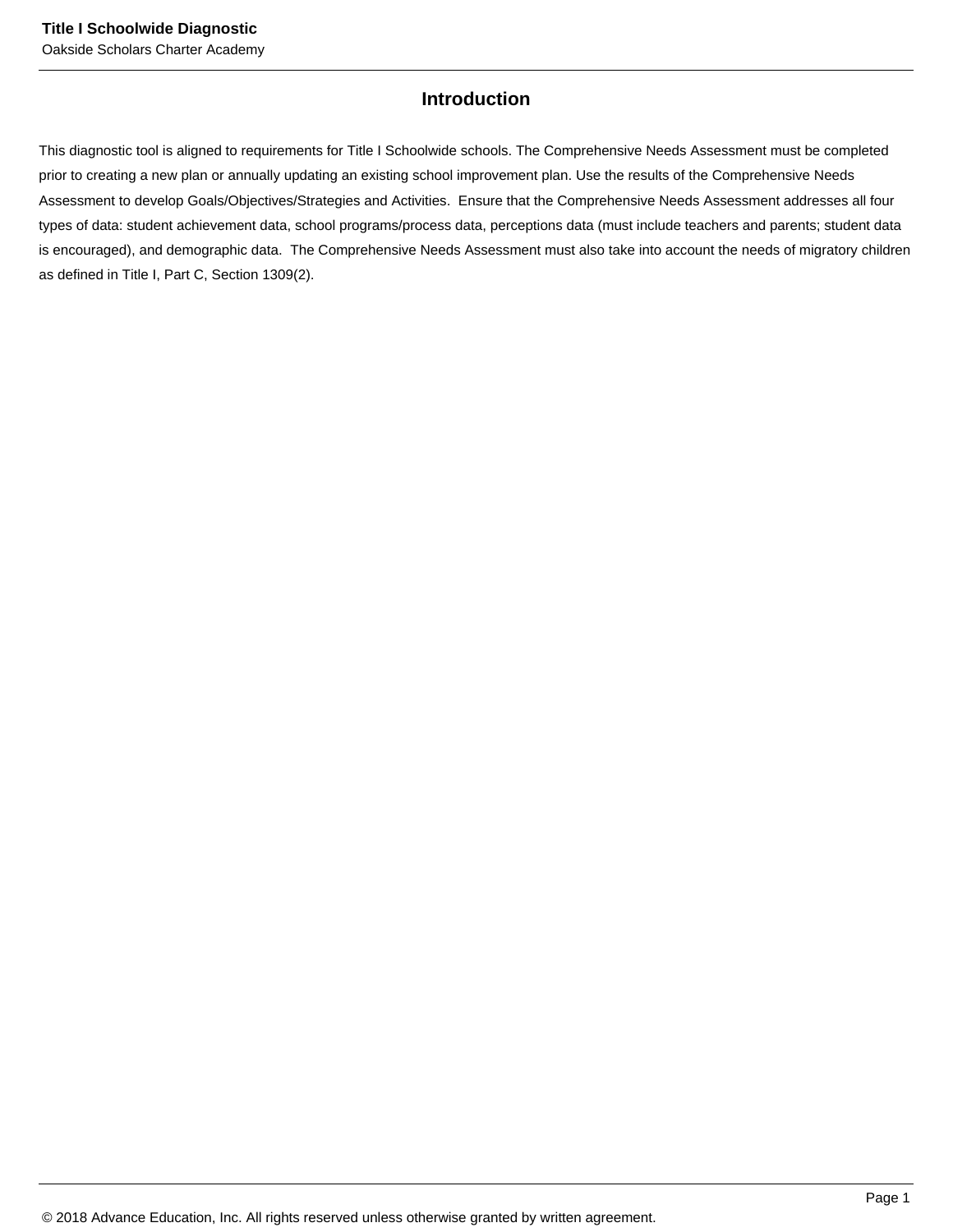## **Component 1: Comprehensive Needs Assessment**

#### **1. How was the comprehensive needs assessment process conducted?**

- A formal comprehensive needs assessment is completed by the School Improvement Committee at least annually. It includes a review of a variety of data from the following categories:

1. Student achievement data, including State test data, NWEA data, and local and formative assessment data (including subgroup analysis) 2. Demographic data, including student demographics by subgroup, student enrollment information, teacher demographics (including years of experience), Highly Qualified teacher and paraprofessional information, student attendance and discipline information, etc.

3. Programs and process data, including curriculum alignment assessments, School Quality Review findings (if appropriate), MI-SAAS, etc. 4. Perceptions data, including staff survey results, parent survey results, perception information from community members, etc. This data is analyzed and discussed by the School Improvement Team. Results of the analysis determine the school's focus areas, and the following stakeholders are given an opportunity to provide feedback:

i. Staff - A school improvement-focused staff meeting is held in Feb/March. Staff discuss the comprehensive needs assessment data and analyze/evaluate improvement efforts to determine the focus for the following school year. Staff are formally surveyed during this time, which ensures that they provide feedback on programs and professional development.

ii. Parents - A school improvement-focused parent meeting is held in Feb/March. Parents are presented with comprehensive needs assessment data for their analysis, and they provide feedback/evaluation on school programs via a formal survey.

iii. Board members - School improvement components are reviewed during a board meeting to ensure that the board members have an opportunity to evaluate programs and provide input for the following school year.

- The comprehensive needs assessment data was used to develop Title I, Title II, and Section 31a programs and services. The program and services are outlined in detail in the goals sections as well as in the schoolwide reform strategies.

## **2. What were the results of the comprehensive needs assessment process? What information was concluded as a result of analyzing perception, student achievement, school programs/process, and demographic data?**

- DEMOGRAPHIC DATA REVIEWED: Enrollment, Mobility, Attendance, Discipline, Teacher Experience, Teacher and Leadership Absences, Teacher Turnover

Our challenge is to reduce attrition and keep our scholars to deliver on our goal of providing academic achievement for all scholars with us for three or more years. To do this, we must keep our enrolled students and minimize students not returning each year. We continue to showcase the great work we are doing and highlighting academic gains to provide parents an informed decision when choosing Oakside. Another challenge is transportation for many of our families. We provide opportunities for families to connect and create car-pools.

We recognize our ELL population is growing (primarily an increase in Hispanic students) and we are focused on strengthening our ELL program to service this special population even better. This includes providing increased communication in Spanish and professional development for all staff utilizing strategies to meet the needs of these scholars.

#### Identified challenges in student mobility include home relocation, transportation, custody, peer to peer conflict and parent/student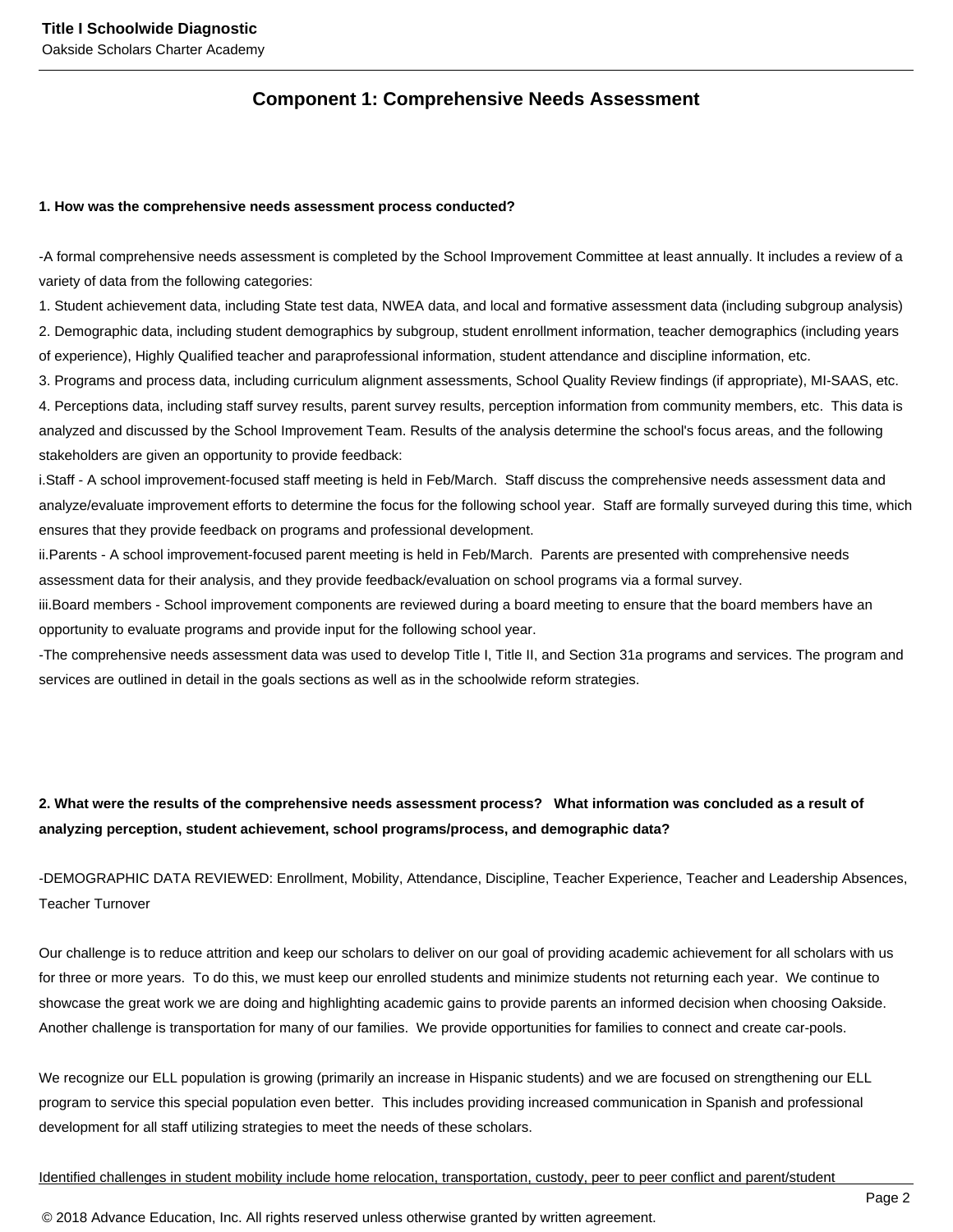Oakside Scholars Charter Academy

accountability. We provide before and after school care offered by the YMCA. The Voice of the Parent survey provides an avenue to address concerns and highlight positives. A Student/Family Liaison, three Achievement and Behavior Supports Specialists and a full time Social Worker are added positions to better support our students who struggle with behavioral regulation and truancy concerns.

In 17-18 YTD, 41% of the population has 8 or more absences. A contributing factor is transportation, exceeded expected snowfall and severe flu season.

The student/family liaison with school leadership will continue to offer support, guidance and resources to assist families with attendance accountability.

All evidence proves behavior is improving at Oakside. We have implemented Restorative Practices. In addition we have increased our behavior response team to support our most at risk scholars. There is an opportunity for professional development focused on serving young males in school.

- PERCEPTION DATA REVIEWED: Voice of the Parent - an annual parent survey and Employee Loyalty Survey - an annual staff survey

The lowest rated areas in terms of parent satisfaction were overall satisfaction and discipline. However, we are enthusiastic to see a significant gain in most areas on our survey. Even the lowest areas had an average 20% increase from the prior year. We would like to increase their commitment to recommend, choose to re-enroll and overall satisfaction. We believe we can do this with improved communication and increasing opportunities for frequent feedback in respect to our overall educational program. We are not surprised to see an increase in respect to parent complaints. Our enrollment is growing, and we are serving new families. Some struggle with meeting the high expectations of our school environment and the accountability required through our partnership. We look forward to reducing this in the future and becoming a beacon in the Pontiac community.

#### - STUDENT ACHIEVEMENT DATA REVIEWED: M-STEP and NWEA PGA/MAP assessment data

Math Expressions and Big Ideas have been a benefit in providing teachers standard based curricular tools. Strengthening differentiation and aligning services to student needs will prove beneficial in preparing students for the state assessment. Interim data provided evidence our scholars are growing. An opportunity for an Instructional Math coach would be beneficial to strengthening content capacity for all educators at Oakside.

## **3. How are the school goals connected to priority needs and the needs assessment process? It is clear that a detailed analysis of multiple types of data was conducted to select the goals.**

Objective: All students will be proficient in Math.

Goal: The economically disadvantaged subgroup will increase 5% in Math as measured by NWEA by June 30 next year.

Objective: All students will be proficient in ELA.

Goal: The economically disadvantaged subgroup will increase 5% in ELA as measured by State Tests by June 30 next year.

Objective: All students will be proficiency in Science.

Goal: The economically disadvantaged subgroup will increase 5% in Science as measured by State Tests by June 30 next year.

Objective: All students will be proficient in Social Studies.

Goal: The economically disadvantaged subgroup will increase 5% in Social Studies as measured by State Tests by June 30 next year.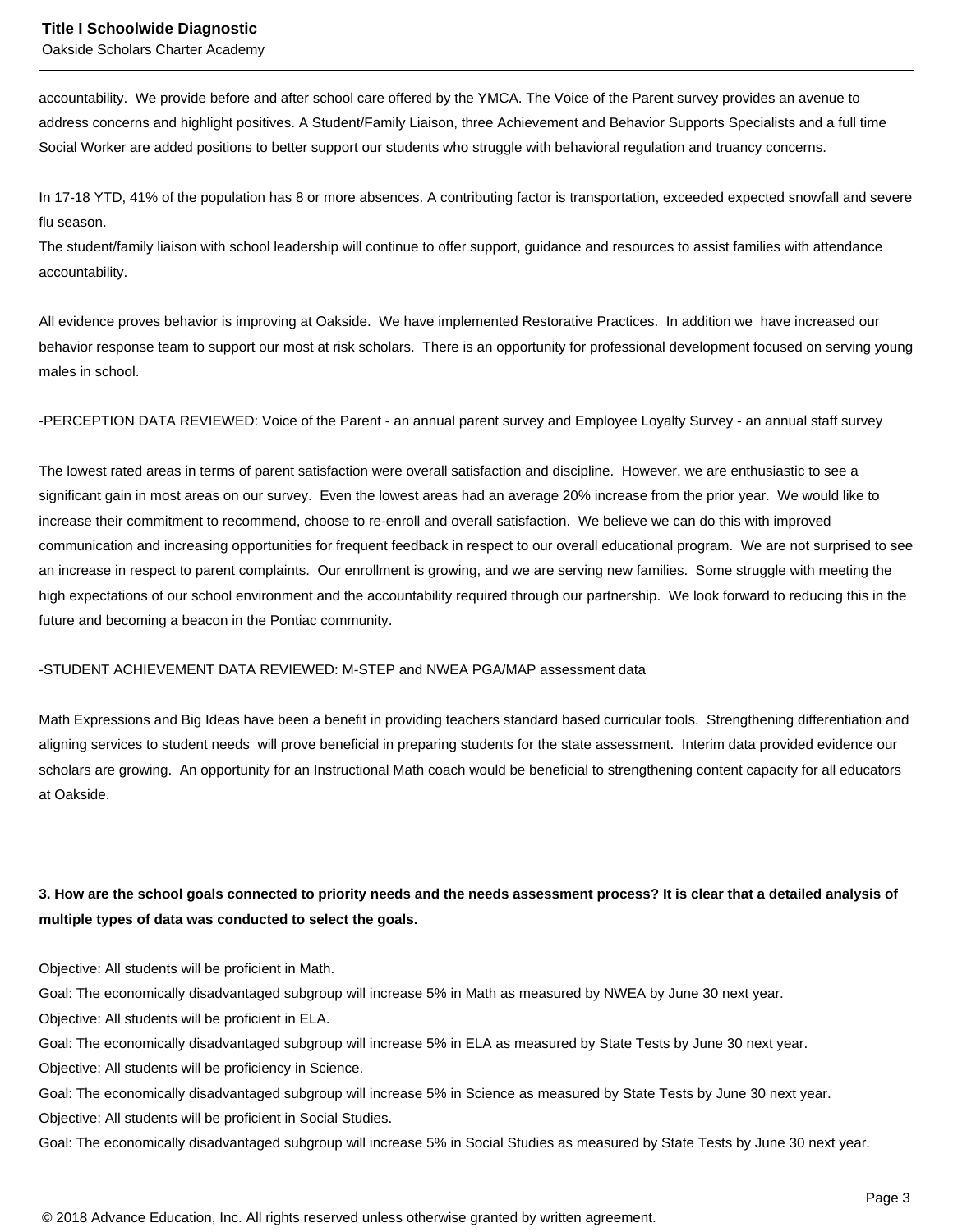**4. How do the goals address the needs of the whole school population? How is special recognition paid to meeting the needs of children who are disadvantaged?**

The school population experiences academic and organizational improvements as at-risk student achievement increases. All of the school's goals address the needs of the whole school population by setting high proficiency expectations for all student. Strategies for supporting all students are outlined in the Comprehensive Needs Assessment, goals section, and Schoolwide Reform component. The school has implemented activities to ensure that students who experience difficulty mastering standards are provided with effective and timely additional assistance.

Additionally, the school has developed measures to ensure that students' difficulties are identified on a timely basis in order to provide teacher and school leadership with sufficient information on which to base effective assistance. Teachers utilize the formative assessment process to meet the varied learning needs of students. The school uses differentiated instruction by implementing regularly scheduled workshop sessions and flexible groupings in order to meet each student's individual learning needs.

Supplemental intervention services are provided to students that are having difficulty mastering State academic achievement standards through differentiation in the classroom. If the school has students that are identified as neglected or delinquent, they will use the Comprehensive Needs Assessment data to develop neglected programs and services.

The school will provide Homeless Children services comparable to services offered to other students in the school, including transportation, Title I services, educational services for which the student meets eligibility criteria (including special education and related services and programs for English language learners), school nutrition programs (the school will provide free meals to the Homeless Child as all Homeless Children are automatically eligible for free meals), vocational and technical education programs, gifted and talented programs, and out of school time programs.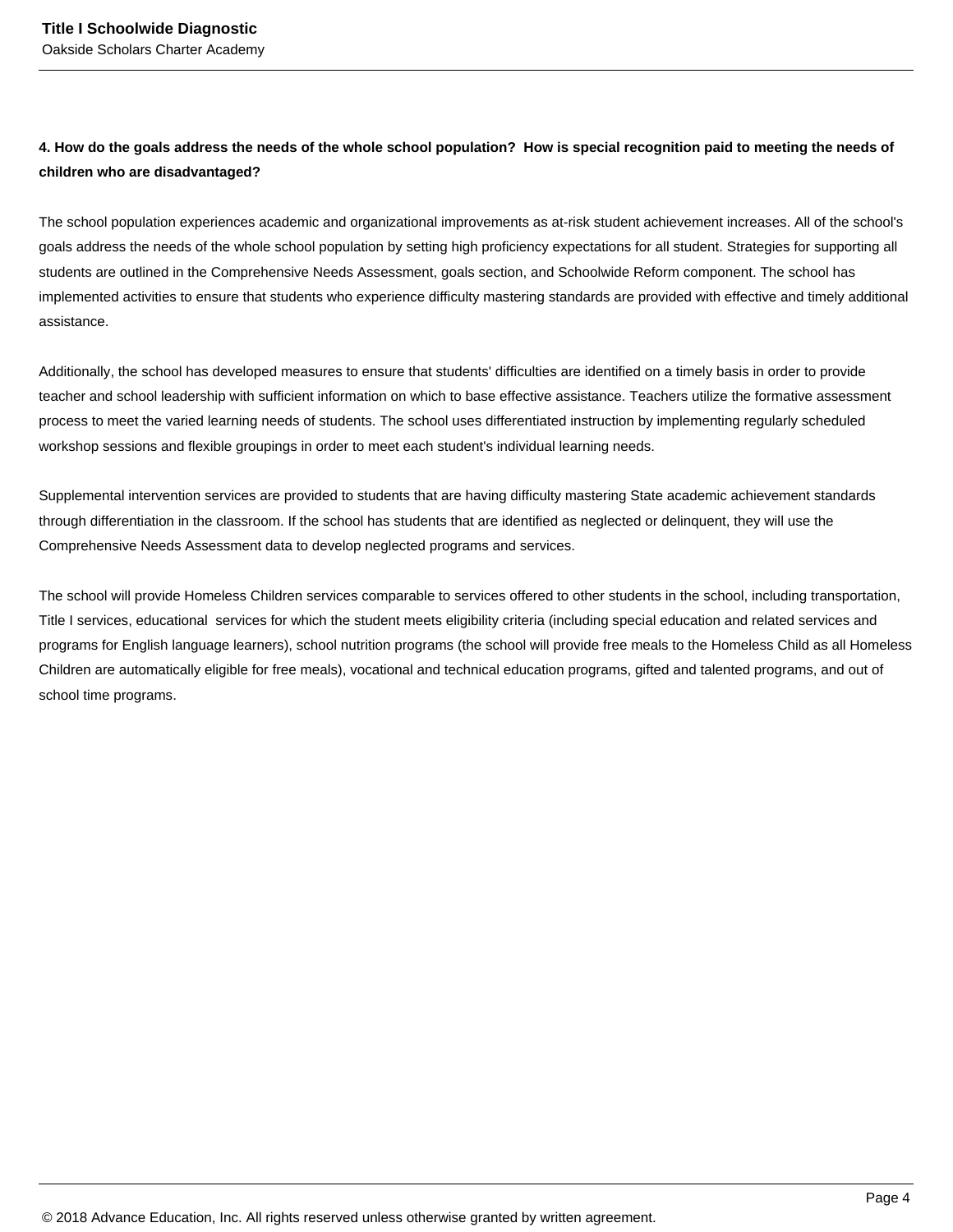## **Component 2: Schoolwide Reform Strategies**

#### **1. Describe the strategies in the schoolwide plan which focus on helping ALL students reach the State's standards.**

The school's educational program is grounded in the principles of Effective Schools Research, which was originally developed by Ronald R. Edmonds, who served on the faculties of Harvard University and Michigan State University. Effective Schools Research recommends research-based school attributes that are associated with quantifiably improved student learning. By definition, an "Effective School" is one in which all children obtain at least the essential knowledge, concepts, and skills needed to be successful at the next higher level. Within the Effective School, there are seven unique characteristics that correlate with school effectiveness. This school has adopted these characteristics as part of its promise to deliver a high-quality educational option for parents of the community. These seven characteristics are as follows: clear school mission, high expectations for success, instructional leadership, frequent monitoring of student progress, opportunities to learn, safe and orderly environment, and strong home-school relations.

In addition to adopting these characteristics of Effective Schools Research, the educational program includes a "Back to Basics" approach, a longer school day, structured discipline, and a moral focus component of the curriculum based on the Greek cardinal virtues. The educational program utilizes a curriculum that is scientifically research-based, aligned with State standards, and designed to ensure college opportunity for each child that the academy serves.

While Effective Schools Research serves as the foundation of the educational program, it has adopted a number of school wide reform strategies to ensure that it provides opportunities for all children to meet the State's proficient and advanced levels of student academic achievement, uses effective methods and instructional strategies that are based on scientifically-based research, and addresses the needs of all children in the school, but particularly the needs of low-achieving children and those at risk of not meeting the State student academic achievement standards.

One research-based schoolwide reform strategy that has been adopted is the utilization of a master schedule that provides teachers with opportunities to differentiate instruction in order to meet the varied learning needs of students. The school uses differentiated instruction through implementing regularly-scheduled workshop sessions and flexible grouping in order to meet each student's individual learning needs. As such, the school differentiates instruction in order to address the needs of all children in the school--particularly those at risk of not meeting challenging State standards.

By implementing differentiated instruction as a schoolwide strategy, it allows teachers to use a variety of teaching strategies to connect with each student's unique learning style. By incorporating multiple methods and supplemental support, teachers are able to provide access for all students to the general education curriculum. This also allows for enrichment activities for students who have mastered the content standards and are performing at a higher level. Teachers differentiate instruction by incorporating a variety of teaching strategies including direct instruction (traditional whole group instruction), inquiry-based learning (independent student investigation), cooperative learning (small teams of students working together), and information processing (memorization, reciprocal teaching, webbing, graphic organizing, etc.). Additionally, teachers differentiate instruction by providing students with supplemental curricula materials, utilizing computer programs, having supplemental grant-funded staff reviewing learning objectives that were previously introduced and taught by the regular classroom teacher. By using these multiple strategies, teachers are able to meet the needs of students' various learning styles.

Grade level and department meetings focus on differentiation strategies which teachers plan, implement, evaluate and share with the instructional team to ensure students are receiving the most effective instruction. School leadership supports differentiated instruction by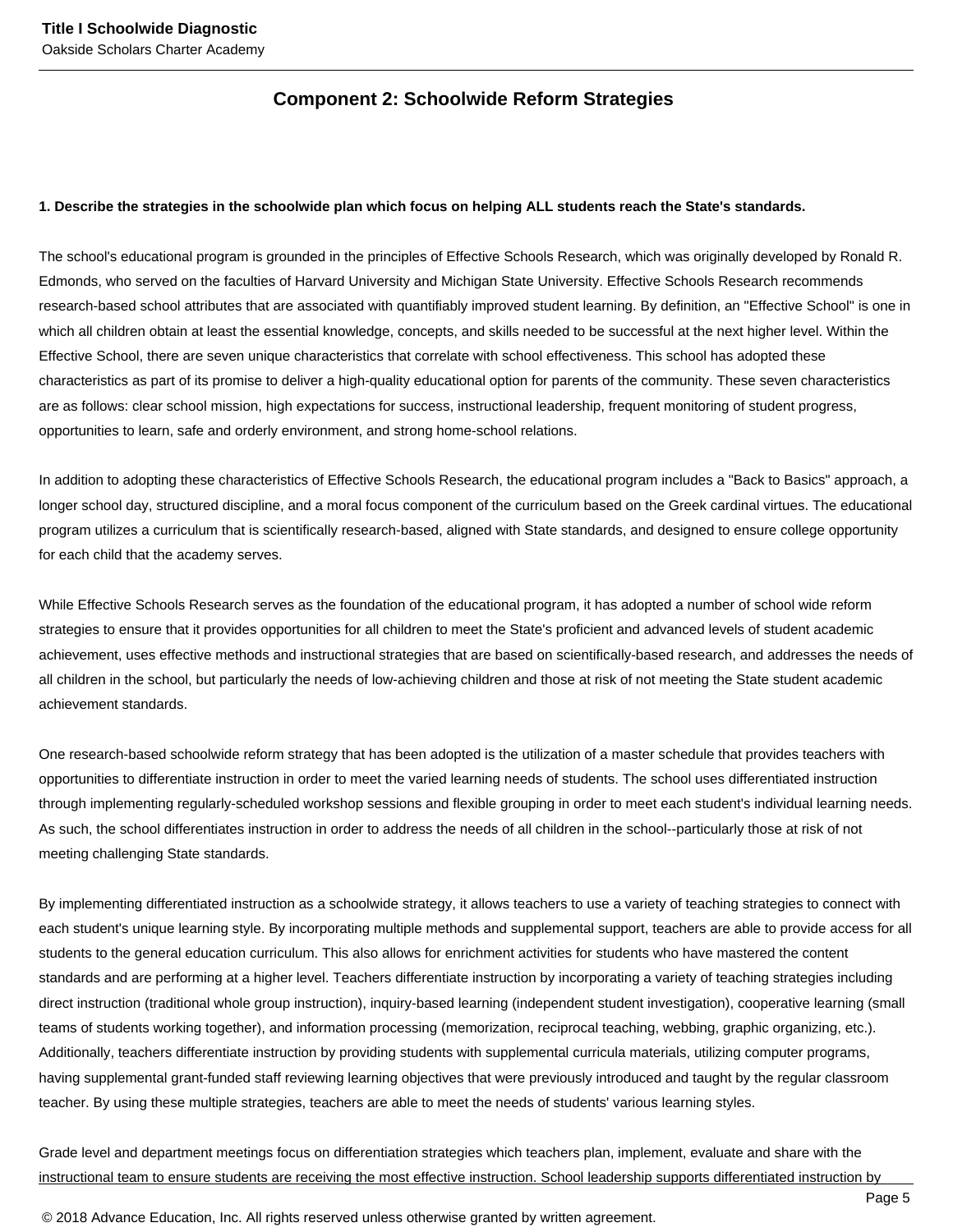Oakside Scholars Charter Academy

including additional professional development opportunities for teachers through conferences, workshops, and team meetings.

Another research-based schoolwide reform strategy that has been adopted is the development of what Richard DuFour calls a Professional Learning Community. The school has adjusted its class and teacher schedules to ensure that grade-level teachers share a common planning time in which each member of the instructional team participates in dialogue about student learning and develops strategies to improve both teaching and learning.

The focus on student learning drives discussions in which teachers examine how students learn and where learning gaps are for each of their students. Through these discussions teachers are better able to understand the whole student and not just their achievement in a certain content area.

In addition to utilizing differentiated instruction and implementing professional learning communities, the school has also adopted a system that ensures that teachers and students can establish and communicate student learning goals and track student progress through the formative assessment process. The school believes it is imperative to identify student learning goals, or educational objectives, so that teachers and students can gauge learning with respect to those goals and celebrate student success as they make progress toward mastery. Importantly, because the school is utilizing specific student learning goals--which align with the State's Grade Level Content Expectations- teachers can effectively provide feedback on student learning through the use of formative assessment. Since teachers have wellestablished student learning goals, they are able to utilize the formative assessment process to track student learning, gauge progress toward mastery, adjust instruction accordingly, and celebrate student success as it relates to learning. Indeed, the employment of these research-based strategies ensures that all students are given the opportunity to learn and succeed.

Finally, the school has adopted as a schoolwide reform strategy the delivery of additional opportunities to learn for students who need to increase their background knowledge. Where students do not have background knowledge sufficient to ensure academic success, the school works to provide increased opportunities for students to enhance their background knowledge so that their learning can be accelerated; such opportunities may include tutoring, mentoring, vocabulary instruction, and other interventions that ensure students have increased time to learn the knowledge and skills they need to be academically successful.

The needs assessment reveals that students as a whole are struggling in the content areas of English Language Arts, Math, Science, and Social Studies. It is a priority to bring all students up to grade level and surpass all state targets of performance. The school will use the strategies outlined above to address the needs of all students and will utilize staff and supplemental programs to provide additional support to the students who need it most. Please see the schoolwide goals which are aligned to the Comprehensive Needs Assessments and specifically target struggling students and specific content standards.

The school's foundation of Effective Schools Research, coupled with these comprehensive schoolwide reform strategies, is the means by which it ensures that all children are academically successful. Indeed, these strategies enable the school to provide opportunities for all students to progress toward and demonstrate proficiency, and to also ensure college opportunity for each student.

## **2. Describe how the research-based methods and strategies in the schoolwide plan increase the quality and quantity of instruction (which accelerates and enriches the curriculum).**

The researched-based methods and strategies in the schoolwide plan that increase the quality and quantity of instruction include supplemental instructional support through push-in and pull-out paraprofessionals, and at-risk teachers. These staff members increase the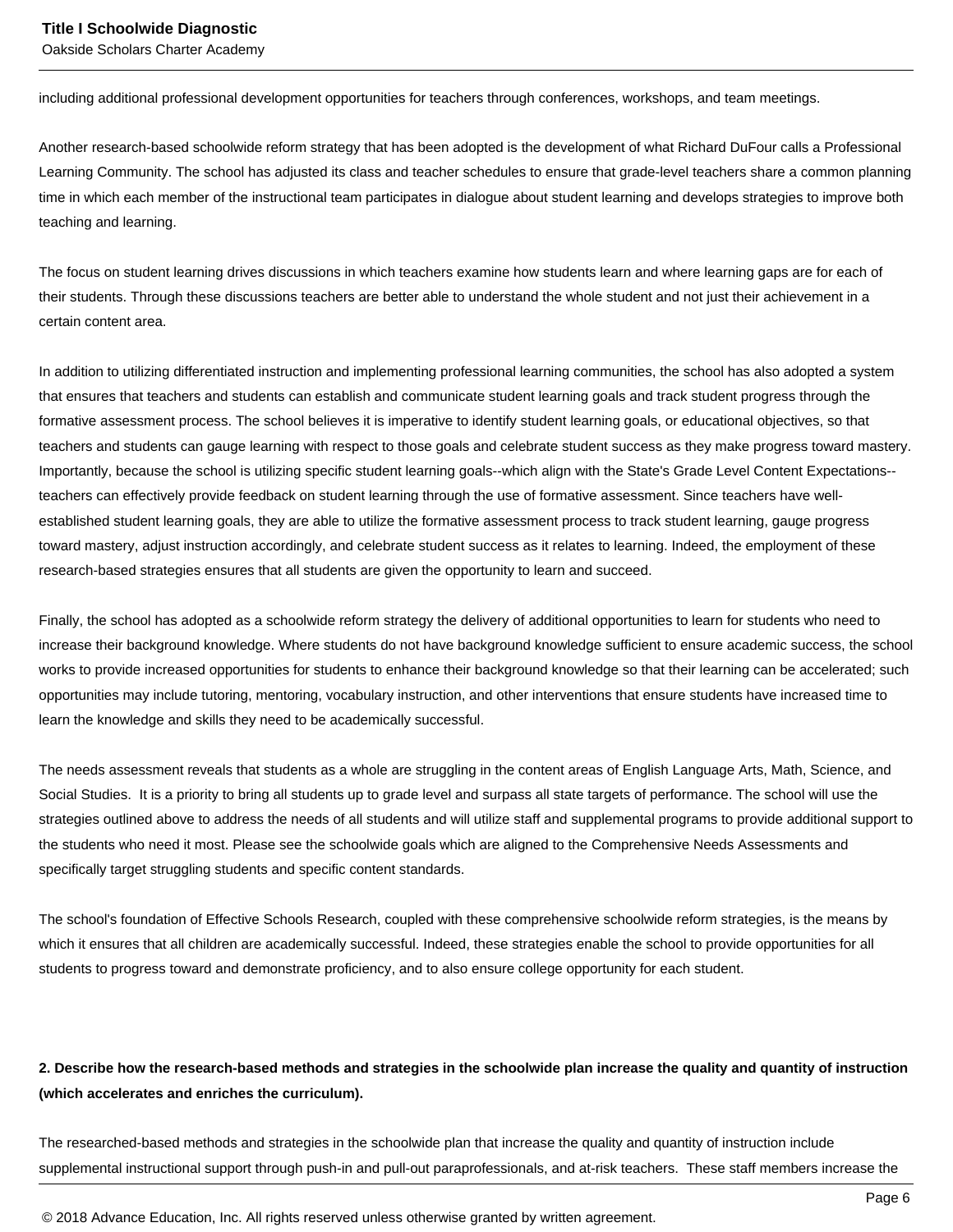Oakside Scholars Charter Academy

quantity of instruction for the most below grade level students by providing supplemental support through small group and/or one-on-one support. Additionally, the school will build student background knowledge and increase academic vocabulary by providing after-schooltutoring, summer learning programs, and enriching supplemental print and online materials. These strategies can be found in the goals section.

Classroom teachers are a key part of the school's research-based Response to Intervention program as well, and they provide differentiated instruction for all students during workshop time which is regularly scheduled each day. Teachers increase the quality of instruction by ensuing that they are reaching students at their level rather than only providing whole group instruction.

Research-based professional development is also offered to improve instruction quality and the overall educational programing. Professional development strategies can be found under each goal.

## **3. Describe how the research-based reform strategies in the schoolwide plan align with the findings of the comprehensive needs assessment.**

All research-based methods and strategies in the schoolwide plan align with the findings of the Comprehensive Needs Assessment. This includes supplemental grant-funded staff and classroom teachers since all instructional staff are focused on ensuring that the identified gaps in the needs assessment are addressed.

In addition to the staff and a research-based core curriculum, the school utilizes supplemental intervention materials with academically struggling students during in school time to assist instructional staff with differentiating instruction in all content areas to support each goal.

Supplemental performance-based bonuses will be awarded to high performing staff that are positively impacting the performance of students in the school including improving student proficiency in core content areas.

Another research-based strategy that aligns with the findings of the needs assessment is the series of research-based professional development opportunities geared toward ensuring staff learn how to improve teaching effectiveness.

Lastly, out of school time programs ensure that students receive additional academic support to increase instructional time and to address the areas of concerns outlined in the needs assessment.

Supplemental instructional and non-instructional positions, out of school time, professional development, supplemental supplies and materials, parental involvement activities, financial incentives, and technology all align with the needs assessment.

## **4. Describe the strategies in the schoolwide plan which provide a level of INTERVENTIONS for students who need the most instructional support in all major subgroups participating in the schoolwide program.**

The school provides differentiated support for all students. Within the classroom, teachers provide the first level of interventions, ensuring that all students revive instruction based on their varying needs. In additional to this support, supplemental grant-funded staff serve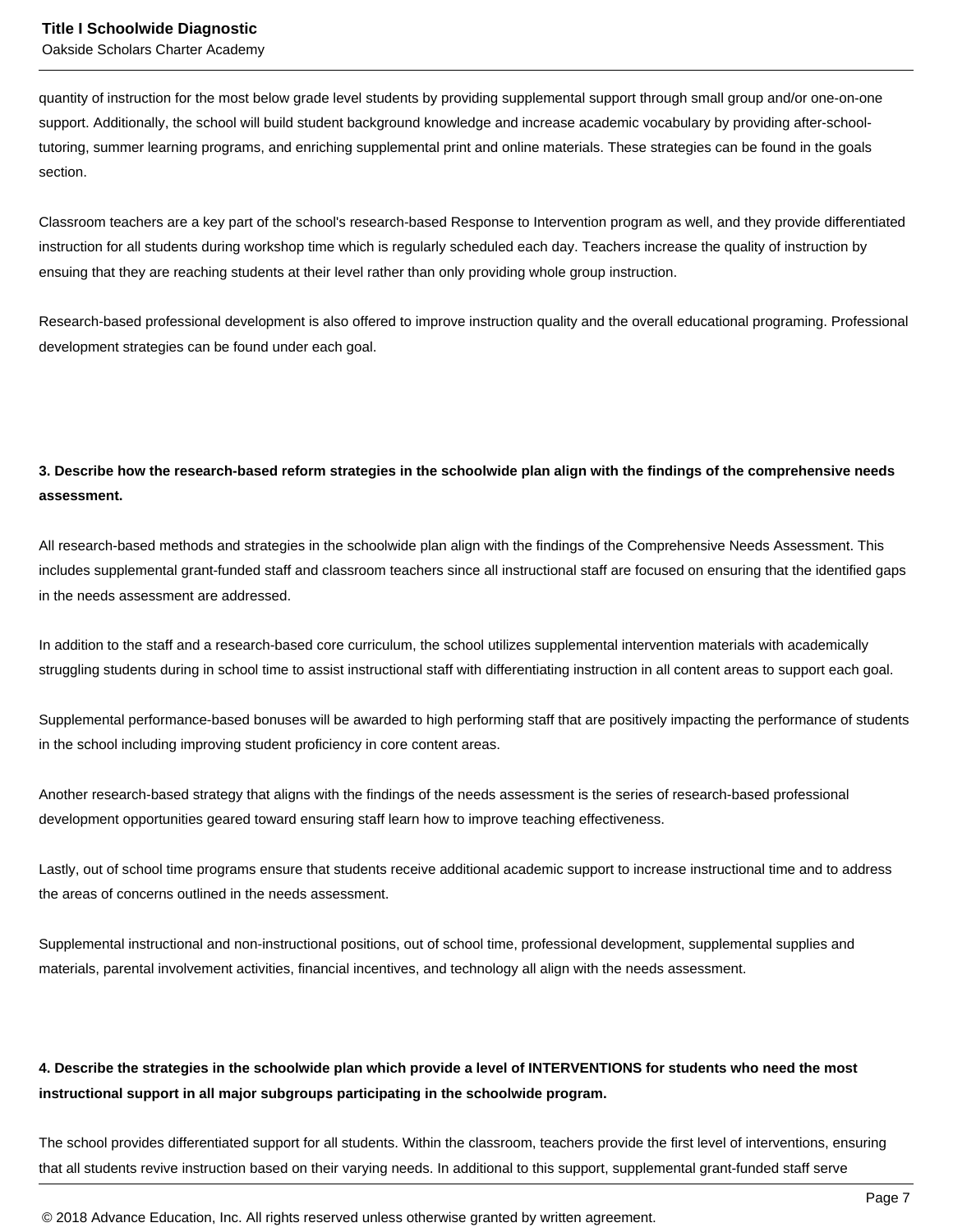Oakside Scholars Charter Academy

academically struggling students in all grades as part of the school's research-based intervention program as outlined above. Supplemental staff increased the quantity of instruction for students and major subgroups who need the most instructional support. Supplemental staff support be found under each goal.

#### **5. Describe how the school determines if these needs of students are being met.**

- Teachers have significant input into school-based academic assessments. Each grade level has shared planning time and is expected to spend time each week reviewing student needs, developing instructional strategies to address those needs, and assessment to ensure needs are met. Additionally, teachers choose to implement, as appropriate, tests and assessment that measure student performance with respect to the school's curriculum. The school uses state test data (M-STEP) and NWEA proficiency scores to determining which students to refer to the intervention program. Through the formative assessment process and progress monitoring teachers work collaboratively to identify student's learning progress. When students have mastered content (as measured by progress monitoring tools, M-STEP, and NWEA) they are moved out of the intervention program and are continued to be monitored through regular meetings between intervention and general education staff. Students who continue to show learning gaps (as measured by progress monitoring tools, M-STEP, and NWEA) remain in the program and are offered additional support time.

- Additionally, the school will adhere to the provisions of the McKinney-Vento Act and applicable state requirements to ensure that the needs of all identified Homeless Children and Unaccompanied Youth are met and these students receive a free and appropriate education and meaningful opportunities to succeed in the school. The school will provide Homeless Children services comparable to services offered to other students in the school, including transportation, Title I services, educational services for which the student meets eligibility criteria (including special education and related services and programs for English language learners), school nutrition programs (the school will provide free meals to the Homeless Child as all Homeless Children are automatically eligible for free meals), vocational and technical education programs, gifted and talented programs, and out of school time programs. To facilitate this practice, the school principal will designate a local homeless Liaison ("Liaison"). The Liaison will serve as one of the primary contacts between homeless families and school staff, district personnel, shelter workers, state coordinators for Homeless Children, public and private service providers in the community, housing and placement agencies, and other service providers. Specifically, the Homeless Liaison will follow internal written procedures to: - Identify and enroll Homeless Children;

- Ensure that Homeless Children and their families receive eligible educational services;

- Make referrals to health, mental health, dental, and other services;
- Inform parents/guardians of educational and related opportunities available to their children;
- Provide parents/guardians with meaningful opportunities to participate in their child's education;
- Inform parents/ guardians and Homeless Children of all transportation services, and assist them in accessing these services;
- Clearly communicate all required information in a form, manner, and language that is understandable;
- Ensure proper mediation of enrollment disputes according to the McKinney-Vento Act and complaint procedures;
- Disseminate public notice of the educational rights of Homeless Children;

- Conduct annual training for school personnel on possible indicators of homelessness, sensitivity in identifying Homeless Children, and procedures for reporting to the Liaison;

- Record homeless status information in myNHA, an internal system used by the school to manage student data.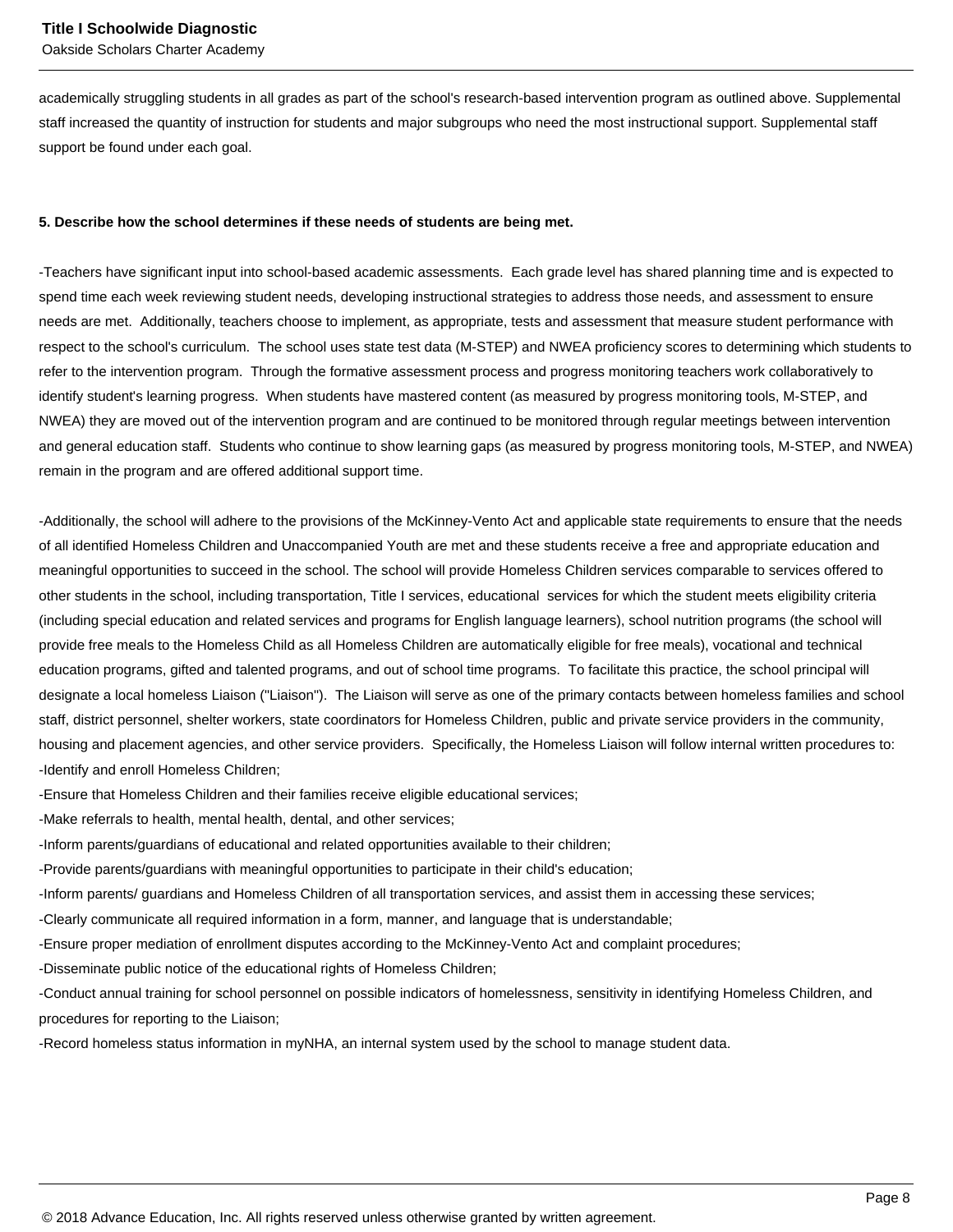## **Component 3: Instruction by Highly Qualified Staff**

| ∣Label | Assurance                                                                                                                                                                                                                                                                                                                            | <b>Response</b> | <b>Comment</b>                                                                                                                                                                                                                                                                                                                                                                                                                                                                                                                                                                                                                  | <b>Attachment</b> |
|--------|--------------------------------------------------------------------------------------------------------------------------------------------------------------------------------------------------------------------------------------------------------------------------------------------------------------------------------------|-----------------|---------------------------------------------------------------------------------------------------------------------------------------------------------------------------------------------------------------------------------------------------------------------------------------------------------------------------------------------------------------------------------------------------------------------------------------------------------------------------------------------------------------------------------------------------------------------------------------------------------------------------------|-------------------|
|        | 1. Do all of the instructional paraprofessionals<br>meet the NCLB requirements for highly<br>qualified? Provide an assurance statement. If<br>no, what is the number that is not highly<br>qualified and what is being done to address<br>this?<br>NOTE: A schoolwide program must have all<br>highly qualified instructional staff. | No.             | 93% of our instructional<br>paraprofessionals meet the<br>requirement for highly qualified.<br>For our not highly qualified<br>instructional paraprofessionals,<br>we may remove the individual<br>from the instructional<br>paraprofessional duties while<br>they pursue the most suitable<br>method to obtain Highly Qualified<br>status. Highly qualified status<br>may be obtained through<br>semester hours or testing. We<br>provide the non-highly qualified<br>instructional paraprofessional<br>with the information on how to<br>obtain highly qualified status, and<br>the timeline to complete all<br>requirements. |                   |

| ∣Label | <b>Assurance</b>                                                                                                                                                                                                                                                                                           | Response | <b>Comment</b>                                                                                                                                                                                                                                                                                                                                                                                                                                                                                                                                      | <b>Attachment</b> |
|--------|------------------------------------------------------------------------------------------------------------------------------------------------------------------------------------------------------------------------------------------------------------------------------------------------------------|----------|-----------------------------------------------------------------------------------------------------------------------------------------------------------------------------------------------------------------------------------------------------------------------------------------------------------------------------------------------------------------------------------------------------------------------------------------------------------------------------------------------------------------------------------------------------|-------------------|
|        | 2. Do all of the teachers meet the NCLB<br>requirements for highly qualified? Provide an<br>assurance statement. If no, what is the number<br>that is not highly qualified and what is being<br>done to address this?<br>NOTE: A schoolwide program must have all<br>highly qualified instructional staff. | No.      | 97% of our teachers meet the<br>requirement for highly qualified.<br>For our not highly qualified<br>teachers, we look for the most<br>suitable method to obtaining<br>Highly Qualified status depending<br>on the subject area, and grade<br>level being taught. Highly<br>qualified status may be obtained<br>through testing, course work, or a<br>combination of both. We provide<br>the non-highly qualified teacher<br>with the information on how to<br>obtain highly qualified status, and<br>the timeline to complete all<br>requirements. |                   |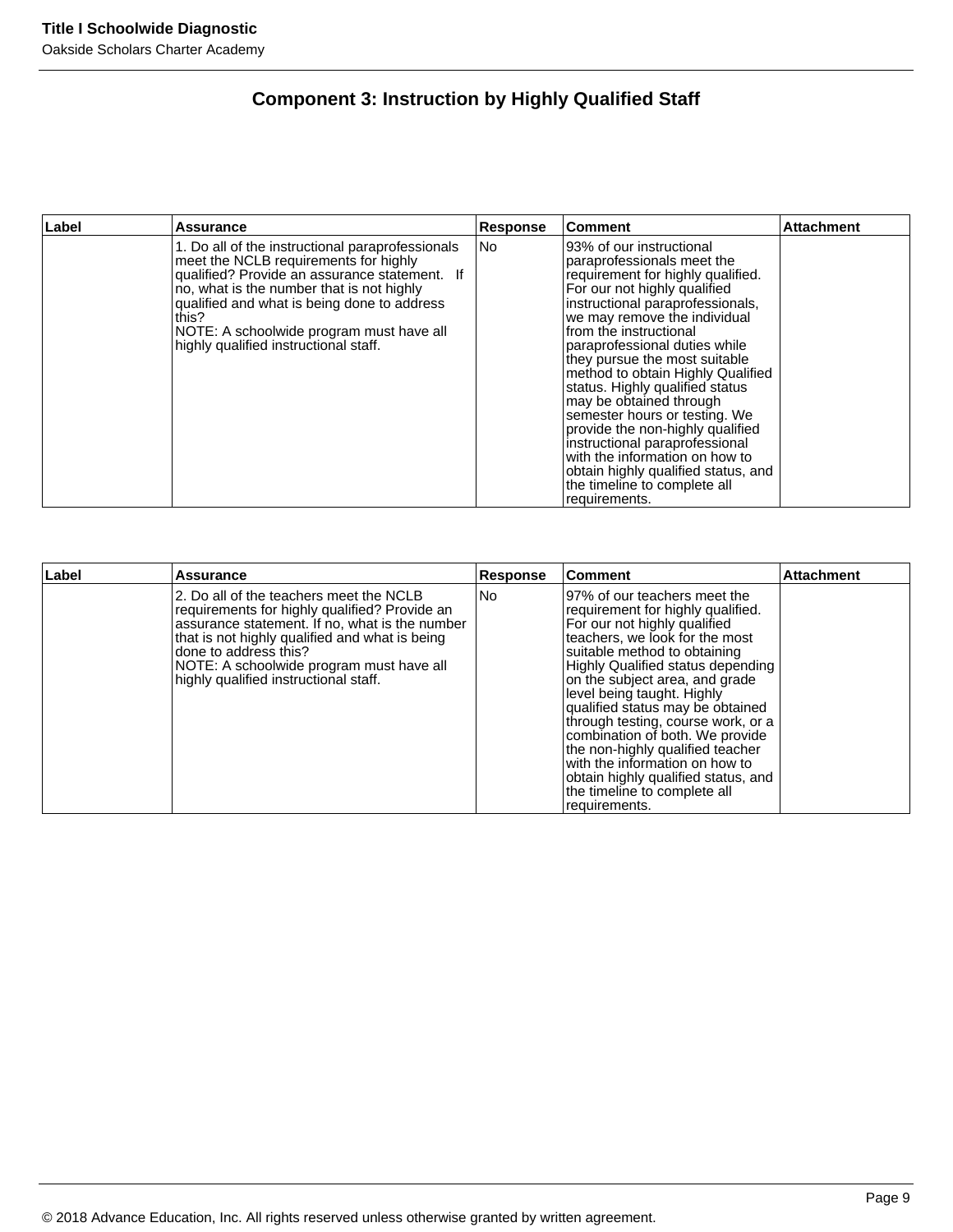## **Component 4: Strategies to Attract Highly Qualified Teachers**

#### **1. What is the school's teacher turnover rate for this school year?**

21%

#### **2. What is the experience level of key teaching and learning personnel?**

There are seventeen (17) personnel who have 0-3 years of experience, fifteen (15) who have 4-8 years, two (2) who have 9-14 years and two (2) who have 15 or more years of experience.

## **3. Describe the specific initiatives the SCHOOL has implemented to attract and retain high quality teachers regardless of the turnover rate.**

The school holds as a top priority the recruiting, hiring, and retaining of high quality, highly qualified, and fully licensed teachers to serve its students. Efforts made by the school and its management partner, National Heritage Academies include the following:

- Establishing close relationships with local universities and colleges with teacher education programs.
- Advertising positions through online college postings, the National Heritage Academies website, and a weekly internal job newsletter that is sent out to all school and NHA employees.
- Offering a competitive salary and benefits package, including fifty percent (50%) reimbursement benefit for continuing education.
- Providing a comprehensive orientation, mentoring and induction that facilitates a successful transition into teaching.
- Providing opportunities for teachers to improve their instructional skills through a comprehensive professional development program.
- Including teachers in the continuous improvement planning process, and other school initiatives and activities.

## **4. Describe the specific initiatives the DISTRICT has implemented to attract and retain highly qualified teachers regardless of the turnover rate.**

Please see responses from question #3 (the previous question) since the district is a single building LEA.

## **5. If there is a high turnover rate, what initiatives has the school implemented to attempt to lower the turnover rate of highly qualified teachers?**

The specific initiatives implemented to lower the rate of teacher turnover and ensure all high quality, highly qualified teachers are as follows:

- Excellence in Teaching Award; award for the top teachers in the organization
- Teacher Appreciation Week; to recognize and thank our teachers
- American Education Week; to recognize all staff and thank them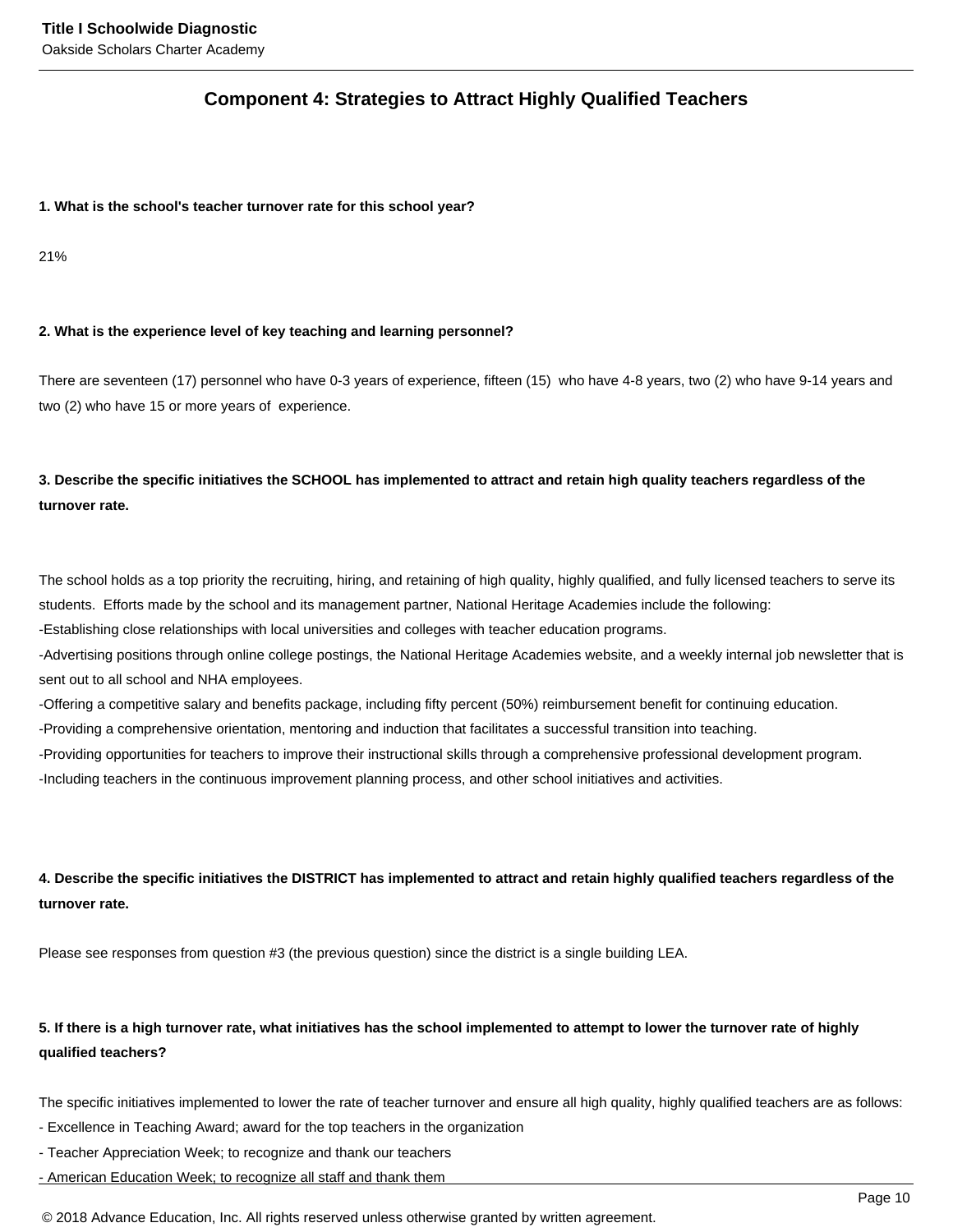Oakside Scholars Charter Academy

- Administrator Appreciation Week; to recognize all leaders and thank them
- Administrative Professionals Week; to recognize all office staff and thank them
- Performance based pay increases
- Spot rewards program so building leaders can informally recognize staff
- Peer recognition
- Weekly one-on-one meetings to help develop teachers with feedback
- Weekly observations (again to provide suggestions for improvement)
- Evaluation system that provides formal feedback twice per year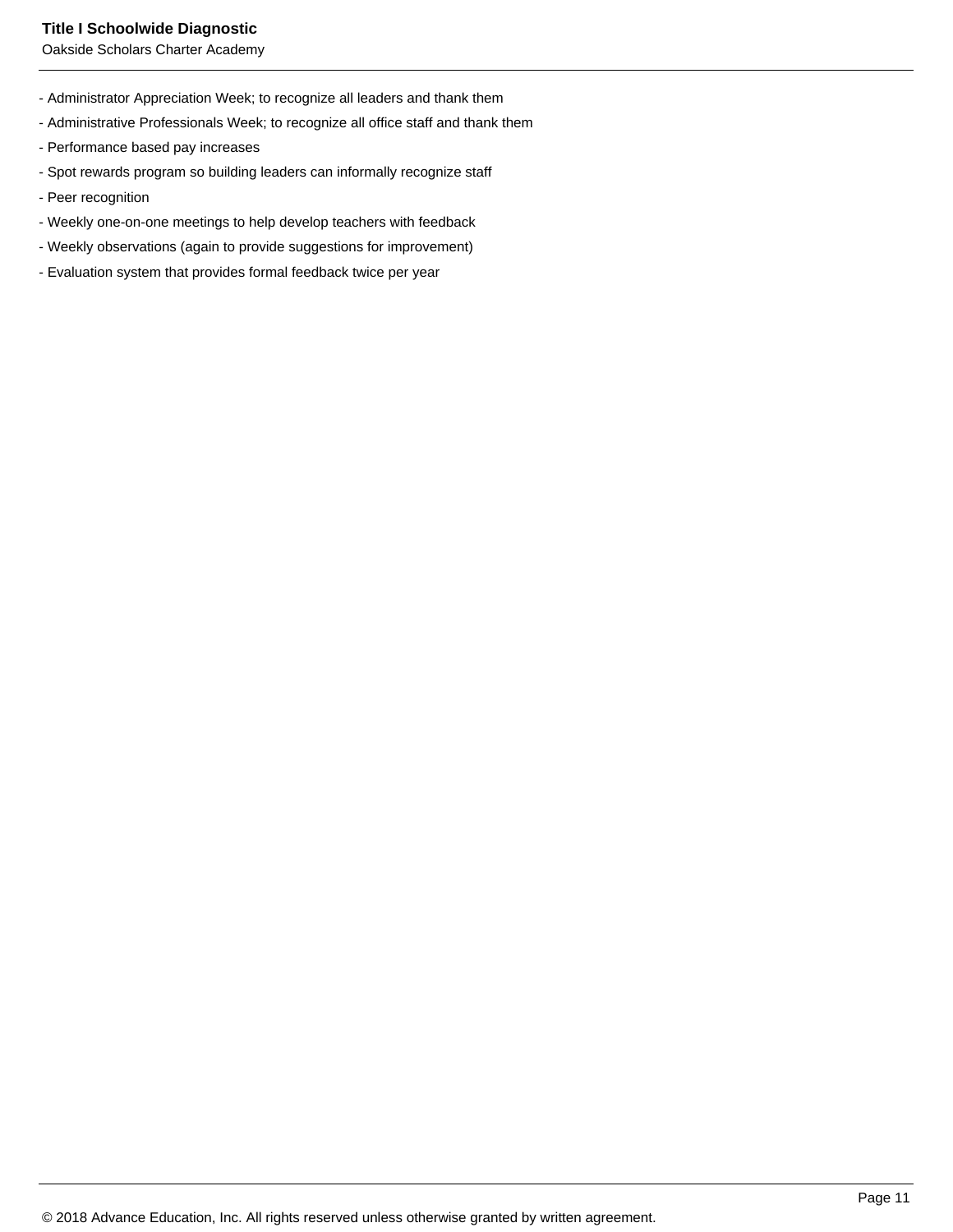## **Component 5: High Quality and Ongoing Professional Development**

## **1. Describe the professional learning that the staff will receive that is aligned with the comprehensive needs assessment process and the goals of the school improvement plan.**

All professional development is aligned to the comprehensive needs assessment and the school improvement goals. A needs assessment was conducted to determine the focus of the professional development efforts. The school staff will work toward improving the academic achievement of their students through continuous professional development aimed at increasing staff knowledge and skills in order to improve the rigor of the instructional practices in the school. The written district professional development plan is based on the Comprehensive Needs Assessment data and includes strategies for meeting the educational needs of students with different learning styles. The school provides opportunities for the principal, teachers, other school staff, and parents, if appropriate, to participate in sustained, indepth professional development. These professional development activities are ongoing and based on scientifically-based research. The school plans on facilitating the professional development included in the goals section which is aligned with the Comprehensive Needs Assessment and the 2018-19 school improvement plan goals.

#### **2. Describe how this professional learning is "sustained and ongoing."**

PD is sustained and ongoing through the use of an Instructional Coach, Academic Intervention Coach, and grade level Deans to provide job embedded professional development, grade level meetings, and schoolwide professional development events. Staff complete surveys after each professional development to assess the content of each training. The Instructional Coach, Academic Intervention Coach, and grade level Deans continue to monitor and observe implementation throughout the year through observations, coaching, modeling, and continuous feedback.

| <b>Label</b> | <b>Assurance</b>                                           | Response | <b>Comment</b>   | ⊺Attachment                       |
|--------------|------------------------------------------------------------|----------|------------------|-----------------------------------|
|              | 3. The school's Professional Learning Plan is<br>complete. | 'Yes     | Attached PD Plan | <b>Oakside 18-19 PD</b><br>l Plan |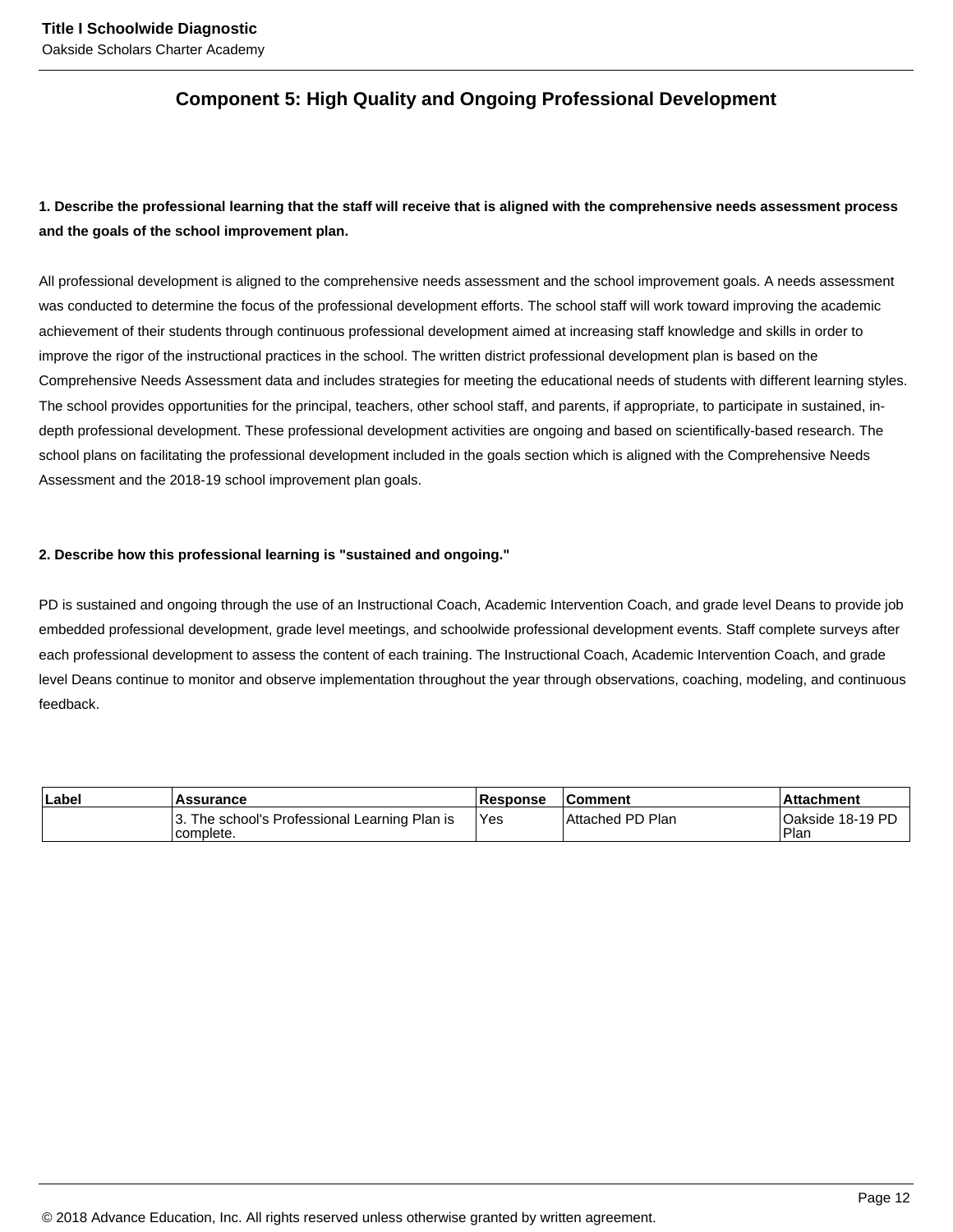## **Component 6: Strategies to Increase Parental Involvement**

#### **1. Describe how parents are (will be) involved in the design of the schoolwide plan.**

Design of Schoolwide Plan: Parent involvement programs are designed by stakeholders, including representative parents, who serve on the School Improvement Committee. The Committee analyzes academic, perception, and process data in order to determine needs related to parent involvement. In addition, parents provide input into the program design through several surveys and parent meetings.

#### **2. Describe how parents are (will be) involved in the implementation of the schoolwide plan.**

Parents will be involved in the implementation of the schoolwide plan by their continued participation on the school improvement team and also by attending the annual parent meetings in the spring and fall. They also participate in the parent involvement activities implemented to support the schoolwide goals. Parents that volunteer in the classrooms will assist teachers in helping students meet their yearly goals as well as the overall schoolwide goals. They will work in small groups assisting in workshop and during reading circles. Parents will be invited to participate in the implementation of the schoolwide plan through other events and volunteer opportunities during the school year.

#### **3. Describe how parents are (will be) involved in the evaluation of the schoolwide plan.**

Feedback from parents on the annual evaluation of the schoolwide plan will be solicited formally through annual surveys and meetings surveys as well as informally from principal meetings and parent teacher conferences, as well as their participation on the schoolwide team. The parent feedback will be incorporated into the review process and the schoolwide plan and programs will be adjusted accordingly.

| Label | <b>Assurance</b>                                                                                                                                                              | Response | <b>Comment</b>                                        | ∣Attachment                                                                                                                      |
|-------|-------------------------------------------------------------------------------------------------------------------------------------------------------------------------------|----------|-------------------------------------------------------|----------------------------------------------------------------------------------------------------------------------------------|
|       | 14. Does the school have a Title I Parent<br>Involvement policy that addresses how the<br>school carries out the required activities of<br>ESEA Section 1118 (c) through (f)? | Yes      | <b>Attached Parent Involvement</b><br>Policy and Plan | <b>Oakside Scholars</b><br>l 18-19 Parent<br>Involvement Policy<br><b>Oakside Scholars</b><br>118-19 Parent<br>IInvolvement Plan |

#### **5. Describe how the school is carrying out the activities outlined in ESEA Section 1118 (e) 1-5, 14 and (f).**

Outlined below are several parent involvement activities and strategies that will be implemented throughout the school year, as required in ESEA Section 1118(e)1-5,14 and (f): Section 1118 (e) - Building Capacity for Involvement.

1118 (e) (1) - The school provides assistance to parents of children served by the school in understanding such topics as the state's academic content standards and student achievement standards, state and local academic assessments, the requirements of this part, and how to monitor a child's progress and work with educators to improve achievement for their children. The school complies with Section 1118 (e)(1) as follows: Parents will have the opportunity to learn about the following during Parent Learning Events, Coffee with the Principal, and other Parent Meetings: the state's academic content standards and student achievement standards, state and local academic assessments,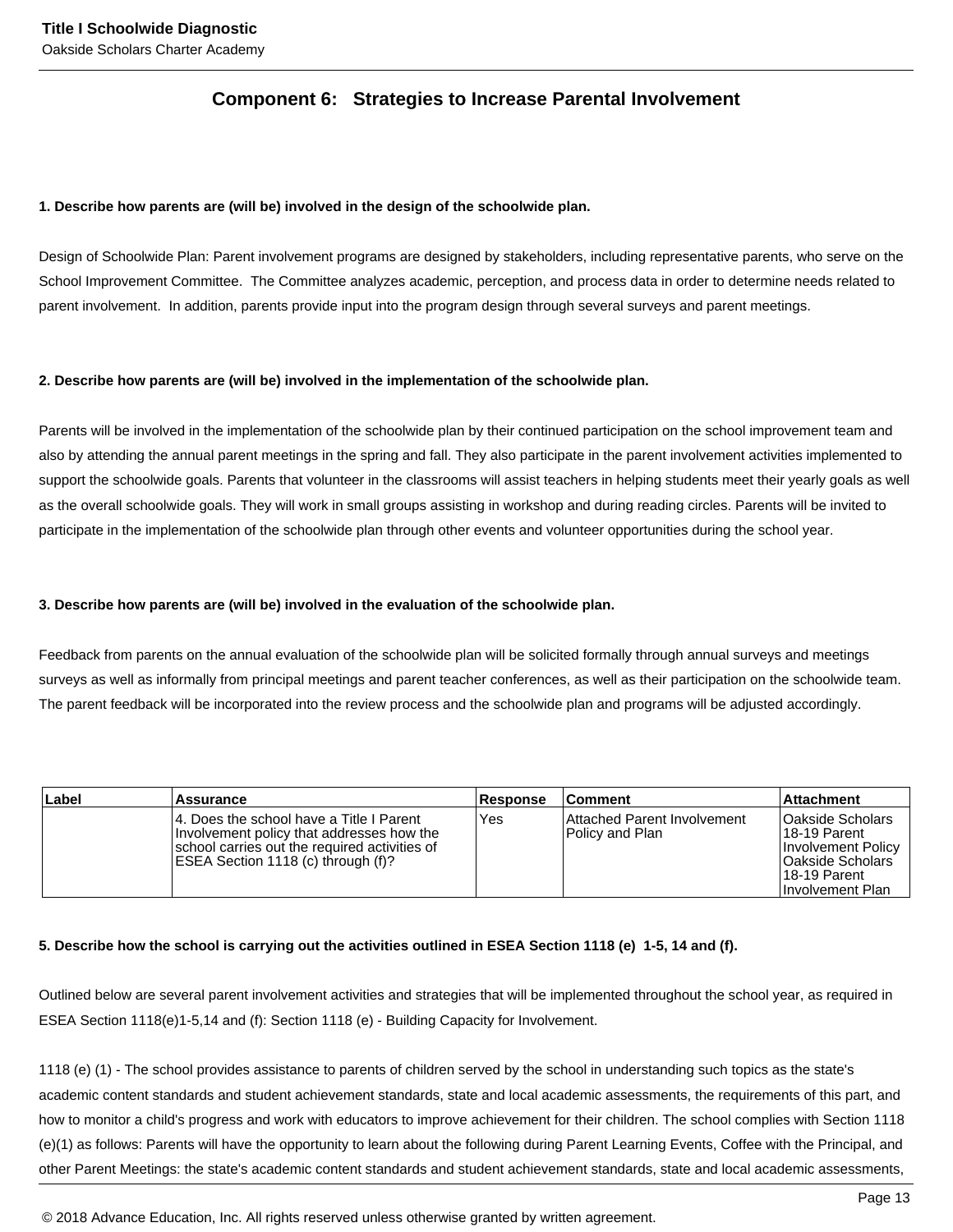Oakside Scholars Charter Academy

the requirements of this part, how to monitor a child's progress and work with educators to improve achievement for their children. The school will also hold Parent Teacher Conferences twice per year, and teachers will communicate opportunities to volunteer in the classroom as well as specific meeting times and dates for them to participate and learn about their child(s) education via school email, teacher and principal newsletters, and SchoolMessenger (automated communication system).

1118 (e) (2) - The school fosters parental involvement by providing materials and training to help parents work with their children to improve their children's achievement. The school complies with Section 1118 (e)(2) as follows: This is done in myriad of ways, one of which is the Back to School event held in August each year, in which families will receive a school calendar and information regarding additional services offered by the school; they will also have access to their child(ren)'s teacher(s), and will receive print materials to help them understand the opportunities for parent involvement during the school year. Another way that the school reaches parents is through monthly newsletters in which information regarding current happenings in the school, strategies to increase student achievement, and community resources for parents and students are articulated. These newsletters are distributed via email, the school's website, and in print form available in the school's front office. Additionally, the principal hosts informal "Coffee with the Principal" meetings. Further, the school holds two annual parent-teacher conferences, which are very well-attended, but parents are always welcome to schedule additional time with school staff to discuss these and any other topics as needed. Another way in which parents are provided with materials and training to enable and empower them to help their children increase their achievement is through parent learning events. All parents are invited to these events to help them better understand their key role in their child(ren)'s education. Finally, all parents are invited to attend the Title I Parent Meetings held at least twice per school year. The meetings will always include the following agenda items, but will be expanded based on student needs:

- What is Title I?
- Why might my child need help?
- How can I get involved?
- School Improvement Overview
- Title I Parent Involvement Policy Review
- Teacher-Parent-Student Compact Review
- Homeless Dispute Resolution Process

1118 (e) (3) - The school takes seriously its commitment to educating teachers, pupil services personnel, principals, and other staff in the value and the utility of parents' contributions. The school complies with Section 1118 (e) (3) as follows: Educators receive guidance in ways to reach out to parents; to communicate with them; to work with them as equal partners; to implement and coordinate parent programs; and to build ties between parents and the school. The school solicits the assistance of parents through its parent nights and surveys so that they are part of the conversation around educating all school staff on the value and utility of the contributions of the parent population. Further, the school's Director of School Quality provides the school leadership team with ongoing support related to these key areas of parent/school development, and in turn, the leadership team provides weekly observations and one-on-one coaching for teachers which includes coaching around meaningful parent involvement and family engagement to increase academic achievement. Teachers are encouraged to keep open lines of communication with parents, to work with them as partners in every student's education, to participate and volunteer for parent events and programs, and to build and maintain positive relationships between families and the school.

1118 (e) (4) - The school coordinates and integrates parental involvement programs and activities with Head Start, Reading First, Early Reading First, Even Start, the Home Instruction Programs for Preschool Youngsters, the Parents as Teachers Program, and/or public preschool and other programs, and conduct other activities, such as parent resource centers, that encourage and support parents in more fully participating in the education of their children.

The school complies with Section 1118 (e)(4) as follows: One of the duties of the school's social worker is to coordinate and integrate the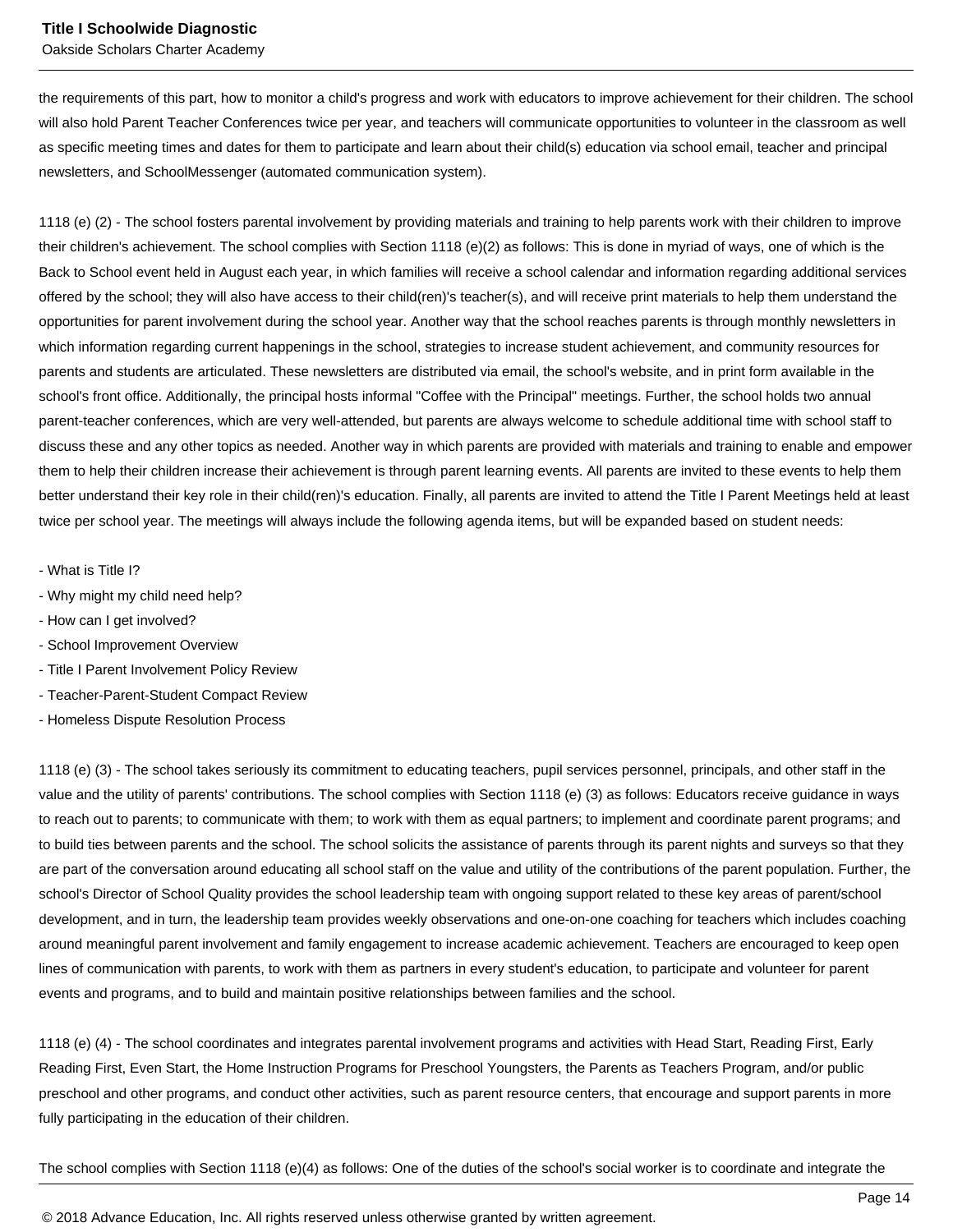Oakside Scholars Charter Academy

parental involvement program at the school with activities and resources in the community by attending meetings with local agencies monthly, maintaining regular contact with community services resources and not for- profit counseling and young person's groups such as The Boys and Girls Club and the YMCA. Additionally all staff are expected to educate the whole child by encouraging and supporting parents to fully participate in their child's education. Staff does this by being available via phone, email and for in-person meetings, and also more formally through parent and family events. The plan for connecting with preschool age children also includes numerous summer gettogethers in which the children can meet the teachers and staff of the school and other students making a similar transition. For example:

- Popsicles on the Playground (school wide summer fun at the school playground for new students to meet staff members and other students making a similar transition)

- A welcome party for new families including all incoming kindergarteners

- An Open House will occur prior to the school year in which students will meet their classroom teachers.

1118 (e) (5) - The school ensures that information related to school and parent programs, meetings, and other activities is sent to the parents of participating children in a format, to the extent practicable, in a language the parents can understand. The school complies with Section 1118 (e)(5) as follows: The school communicates information via SchoolMessenger (emails and texts), direct emails from teachers, and via principal and teacher newsletters. These modes of communication are helpful for literate and seeing parents, and if there is a literacy or sight barrier the school communicates verbally with parents as well. Additionally, all documentation and communication is translated for parents whose primary language is not English. Accommodations including relay services are used for any parents with disabilities.

1118 (e) (14) - The school provides such other reasonable support for parental involvement activities under this section as parents may request. The school complies with Section 1118 (e)(14) as follows: The school solicits feedback from parents about support they may need via surveys, meetings, and informal communication. If requested by parents, the school will provide parents of identified Title I students additional opportunities for regular meetings to offer suggestions and to participate in decisions that impact their child's education such as during the already regularly scheduled monthly parent/principal meetings.

Section 1118 (f) - The school provides full opportunities for the participation of parents with limited English proficiency, parents with disabilities, parents of migratory children, including providing information and school reports required under Section 1111 in a format and, to the extent practicable, in a language such parents understand, in carrying out parental involvement policy in the school. The school complies with Section 1118 (f) as follows: the school provides individual student academic assessment results (M-STEP, NWEA, and other formal and informal assessments) to all parents in a format that they can understand, including an interpretation of the results. This information will not only be translated in a language that parents can understand, but the educational language and acronyms will be communicated during parent learning events, parent trainings, parent-teacher conferences, principal meetings, and other informal and formal parent events. The school will accomplish this by providing assistance to parents, providing materials and training to help parents, training teachers and other staff in how to partner with parents, and providing information in several languages as appropriate. The school wants parents to fully understand their child's test results so they can be an active participant in their academic success. The school communicates information via SchoolMessenger (emails and texts), direct emails from teachers, and via principal and teacher newsletters. These modes of communication are helpful for literate and seeing parents, and if there is a literacy or sight barrier the school communicates verbally with parents as well. Additionally, all documentation and communication is translated for parents whose primary language is not English. Accommodations including relay services are used for any parents with disabilities. Outlined below and within the Parent Involvement Plan are several parent involvement activities and strategies that will be implemented throughout the school year. Parent involvement activities and strategies that will be implemented throughout the school year include:

Popsicles on the Playground, Parent Information Meeting with Principal, Summer Learning Activity Newsletters, Back to School Open House, Parent Orientations, Title I Parent Meeting, Parent Teacher Conferences, Parent SIP Meeting, and Principal Newsletters, Dean Newsletters, and Teacher Newsletters, Additional activities will be added as needed. Through these activities and parental involvement components, the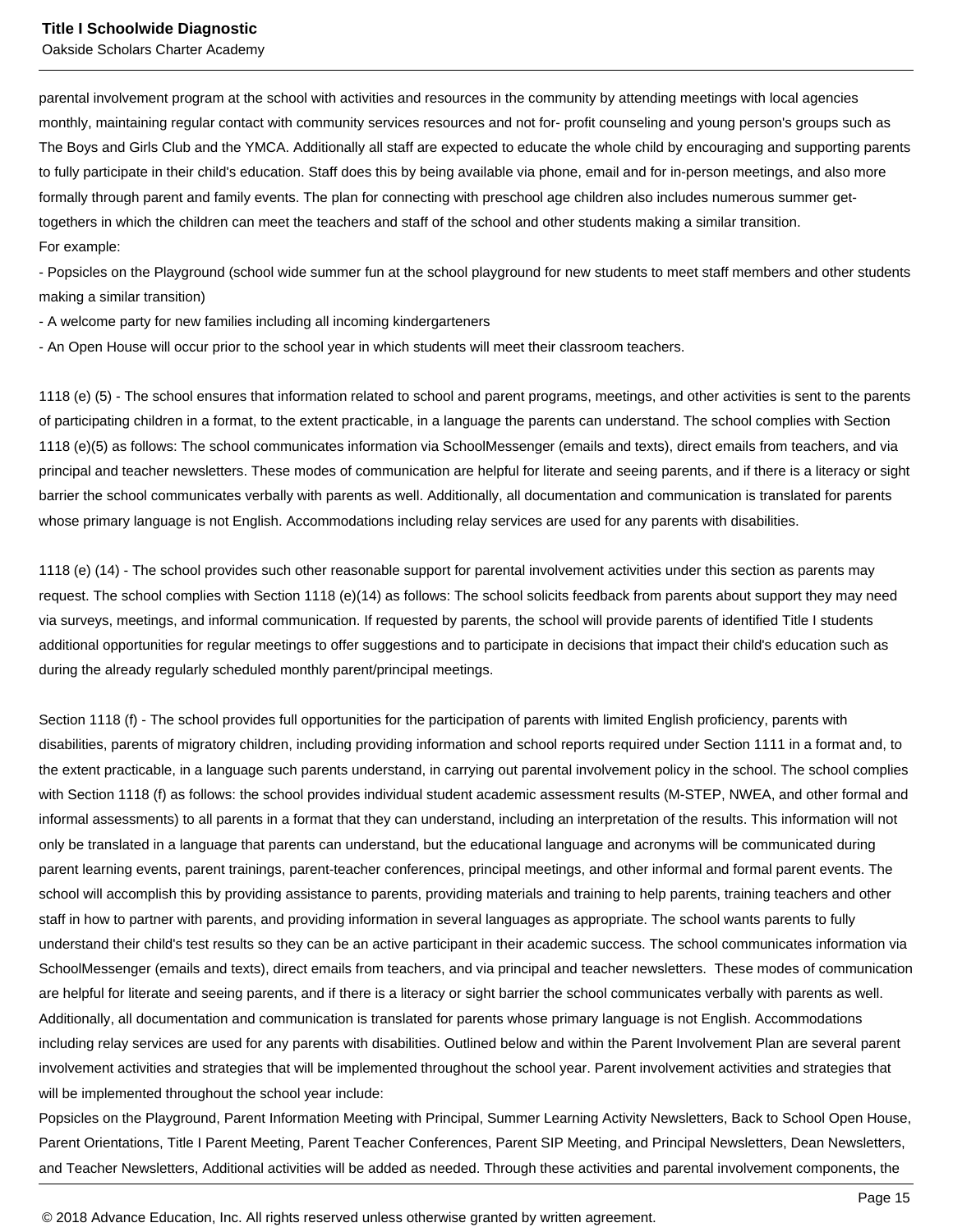Oakside Scholars Charter Academy

school assures that it appropriately: 1) provides assistance to parents through parent teacher conferences, access to teachers and administrators via phone, email and in person, parent trainings, and other individualized ways according to parent needs; 2) provides materials and training to help parents work with children to improve their achievement during family engagement and parent involvement events, meetings with school leadership and teachers, parent teacher conferences and other individualized ways according to parent needs; 3) trains teachers and other required staff in the importance of and how to partner with parents during staff professional development days, through coaching with new teacher mentors and school leadership, and via online courses provided by the management company; 4) coordinates and integrates to the appropriate degree its parent involvement activities with other programming; 5) communicates information related to school and parent programs and activities are communicated in an understandable format and language via text, SchoolMessenger, phone call, email, letters home and face-to-face meetings with school staff; and 6) provides full opportunities for parents with limited English proficiency, parents with disabilities, and parents of migratory children to be involved in the activities of the school and to receive appropriate information and school reports; and 7) provides other reasonable support for parental involvement activities as parents may request. The school uses all necessary means to ensure that all parents receive opportunities to be involved at the school and that they are provided information in a format that is useful to them. As such, the school complies with NCLB Sections 1118(e) 1-5 and (14) and Section 1118 (f).

#### **6. Describe how the parent involvement component of the schoolwide plan is (will be) evaluated.**

Parental involvement activities, and the parent involvement component of this schoolwide plan, will be involved in the annual evaluation of the schoolwide plan. Feedback from parents provided through communication and their participation in the evaluation process will be incorporated into the review process and the schoolwide plan and programs will be adjusted accordingly. Also, annual parent survey results will be analyzed as part of the program evaluation.

#### **7. Describe how the results of the evaluation are (will be) used to improve the schoolwide program.**

The school examines which trainings will be necessary and appropriate in order to better serve the parents and families. The school administration works to improve the relationships with parents in regard to student concerns through gathering feedback from parent surveys and other evaluations, both formal and informal.

Feedback from parents provided through communication and their participation in the evaluation process will be incorporated into the review process and the schoolwide plan and programs will be adjusted accordingly each spring as part of the school's continuous improvement process.

#### **8. Describe how the school-parent compact is developed.**

The School-Parent Compact was developed and created by all stakeholders and includes input from Board members, school employees, and parents. During the developmental process, the proposed School-Parent Compact was shared with parent groups, including the parents serving on the School Improvement Team. All parents were asked to provide feedback and propose changes or additional language to the School-Parent Compact. The changes in content and additional language requested by parents were incorporated into the final version of the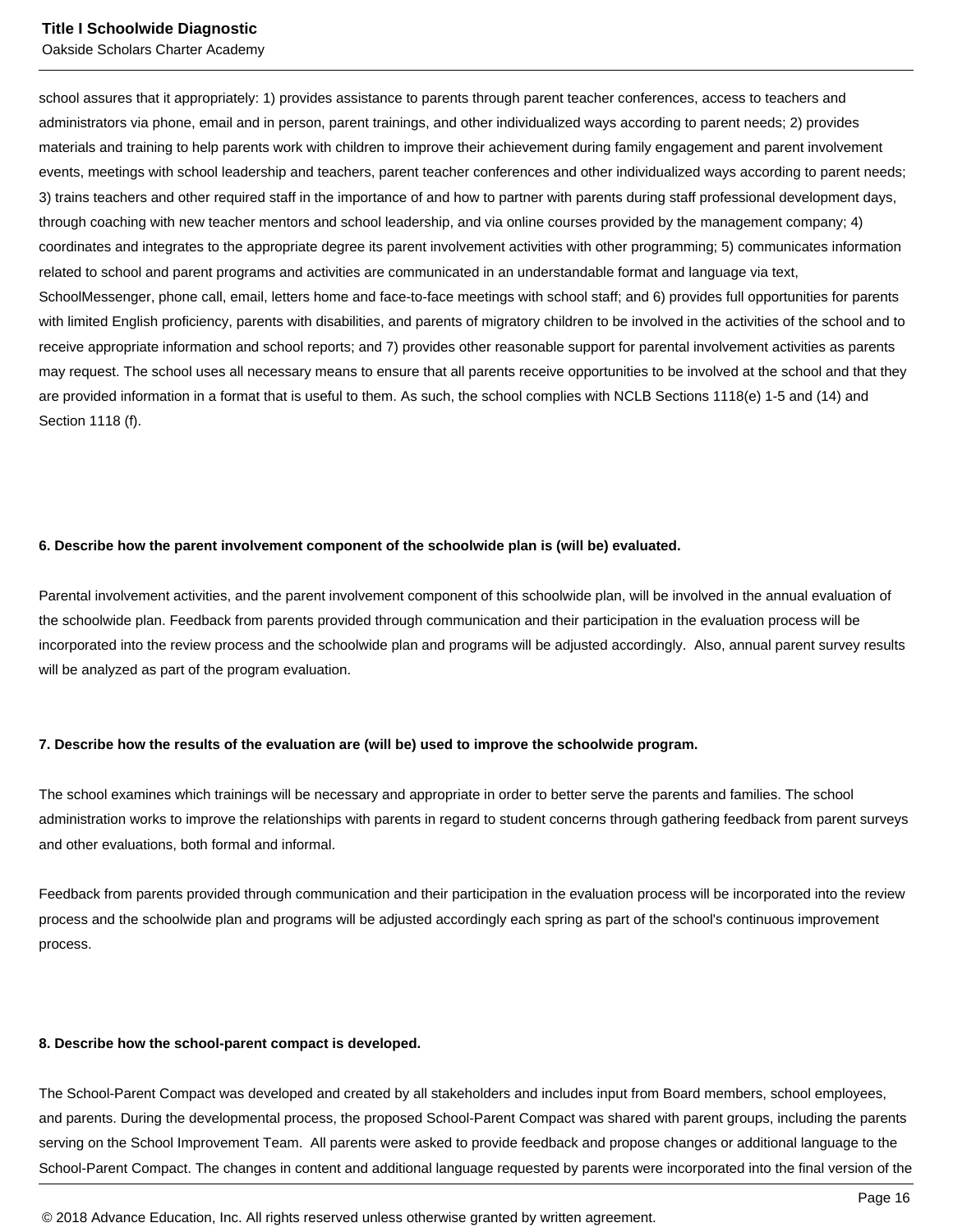Oakside Scholars Charter Academy

document.

#### **9. Describe how the School-Parent Compact is used at elementary-level parent teacher conferences.**

In accordance with NCLB Section 1118(d)(1)(a), the school discusses the School-Parent Compact at least annually during parent-teacher conferences. The compact is discussed as it relates to individual student performance and the participation and commitment of the parent, teacher, and child in the child's education, and parents sign in to demonstrate that they have reviewed the Compact. Also during parentteacher conferences, individual student assessment results and interpretation are provided to parents. Teachers are responsible for communicating student performance information to parents during these meetings. Additionally, the school collects parent feedback on the Compact via surveys collected during Title I Meetings, and adjustments to the Compact are made accordingly. Parent feedback on the Compact is also gathered through informal meetings with the principal, school leadership team, and teachers.

## **10. How is the School-Parent Compact shared with middle school or high school parents (depending on the grade span of the school)?**

The school serves grades K-8. The Compact is used in the same manner for parents of students of all grade levels served. The school in accordance with NCLB Section 1118(d)(1)(a), the school discusses the Parent-Student Compact at least annually during parent-teacher conferences. The compact is discussed as it relates to individual student performance and the participation and commitment of the parent, teacher, and student in the child's education. During conferences parents sign-in to demonstrate that they have reviewed the Compact. Also during parent-teacher conferences individual student assessment results and interpretation are provided to parents. Teachers are responsibility for communicating student performance information to parents during these meetings. Additionally, the school collects parent feedback on the Compact via surveys collected during Title I Meetings, and adjustments to the Compact are made accordingly. Parent feedback on the Compact is also gathered through informal meetings with the principal, school leadership team, and teachers.

| ∣Label | <b>Assurance</b>                                     | <b>Response</b> | <b>Comment</b>                                            | ⊺Attachment   |
|--------|------------------------------------------------------|-----------------|-----------------------------------------------------------|---------------|
|        | 'The School's School-Parent Compact is<br>'attached. | Yes:            | <b>IAttached School-Parent Compact   Oakside Scholars</b> | 18-19 Compact |

#### **11. Describe how the school provides individual student academic assessment results in a language the parents can understand.**

The school provides individual student academic assessment results (M-STEP, NWEA, and other formal and informal assessments) to all parents in a format that they can understand, including an interpretation of the results. This information will not only be translated in a language that parents can understand, but the educational language and acronyms will be communicated during parent learning events, parent trainings, parent-teacher conferences, principal meetings, and other informal and formal parent events. The school will accomplish this by providing assistance to parents, providing materials and training to help parents, training teachers and other staff in how to partner with parents, and providing information in several languages as appropriate. As such, the school complies with NCLB Section 1118. The school wants parents to fully understand their child's test results so they can be an active participant in their academic success.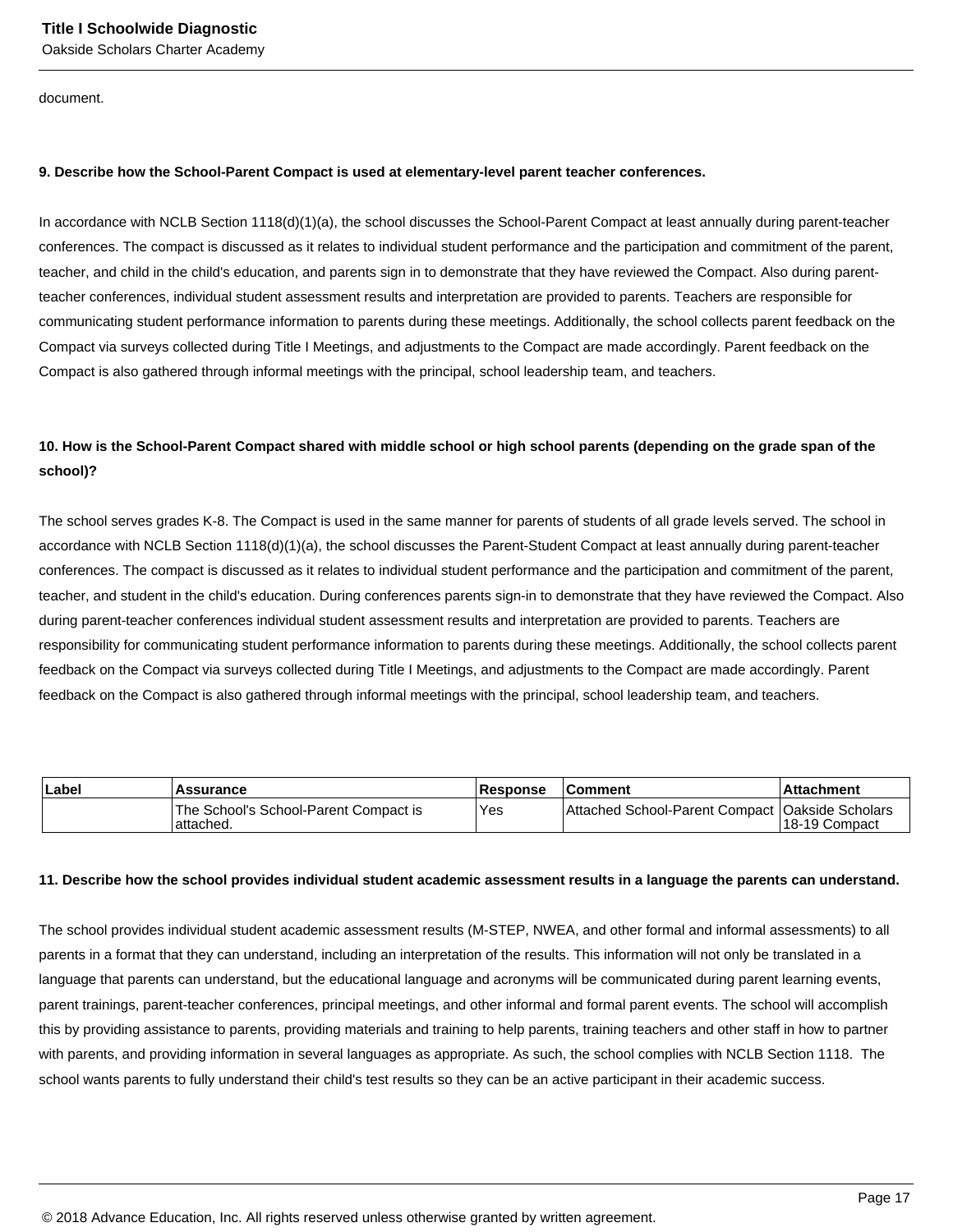## **Component 7: Preschool Transition Strategies**

## **1. In what ways does the school connect with preschool age children more than a once a year visitation to the kindergarten classroom?**

The school is committed to connecting with preschool age children in order to prepare them for school and has developed preschool transition strategies to ensure that incoming students are well-prepared for kindergarten. The plan for connecting with preschool age children also includes numerous summer get-togethers in which the children can meet the teachers and staff of the school and other students making a similar transition. For example:

- Popsicles in the Park (school wide summer fun at the park for new students to meet staff members and other students making a similar transition)

- A welcome party for new families including all incoming kindergarteners

- An Open House will occur prior to the school year in which students will meet their classroom teachers.

## **2. What types of training does the school provide preschool parents and/or preschool teachers on the skills preschool age children will need when they enter kindergarten?**

The school has a dedicated representative who works with area preschools, daycares, Head Start programs, etc., in ensuring kindergarten readiness. The school's Admissions Representative and Leadership meet with community members and preschools to discuss Preschool Transition. Meetings consist of informing parents about the school, inviting parents and students to visit the school and kindergarten classrooms, inviting preschool/daycare staff to visit the school and the kindergarten classrooms, and a presentation regarding the skills and knowledge students will need to know when they enter the kindergarten classroom. Training/informational packets, which are delivered to parents and area preschools/daycares, contain information about kindergarten readiness, activities to prepare children for kindergarten, and commonly asked questions regarding the transition from preschool to kindergarten.

The school's plan for transitioning students from preschool to kindergarten included a kindergarten focused parent meetings and Open Houses. At these events, discussions will focus on:

- Basic skills children should know coming in to kindergarten
- The difference between young fives and kindergarten
- The kindergarten curriculum
- Kindergarten behavior management plan
- A tour of the school
- Meeting the teachers and visiting the classrooms.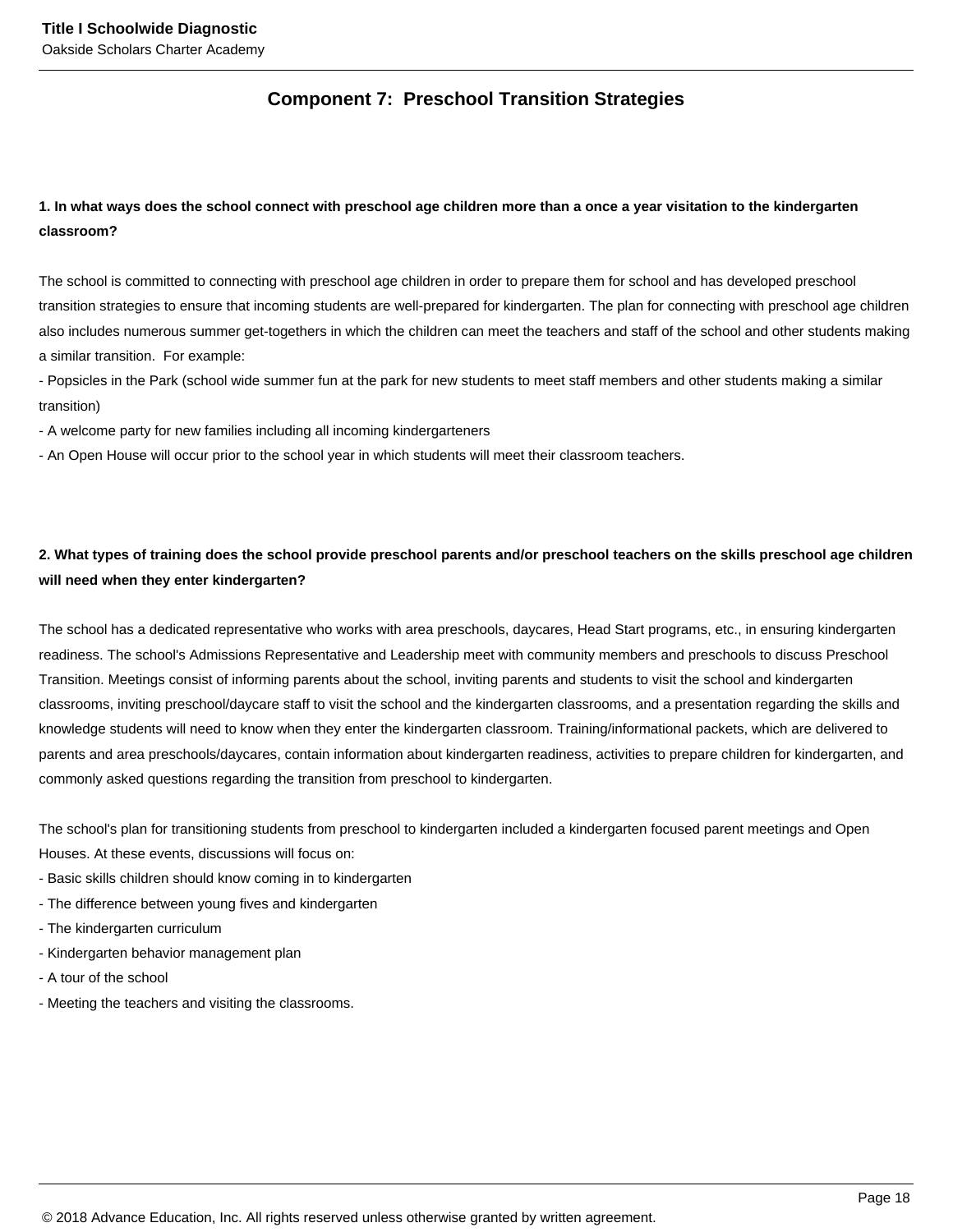## **Component 8: Teacher Participation in Making Assessment Decisions**

#### **1. How do teachers provide their input into the decisions regarding the use of school-based academic assessments?**

Teachers have significant input into school-based academic assessments. Each grade level has shared planning time and is expected to spend a minimum of one day each week reviewing student needs, developing instructional strategies to address those needs, and assessments to ensure needs are met. Additionally, teachers choose to implement, as appropriate, tests and assessments that measure student performance with respect to the school's curriculum. Through the formative assessment planning process, teachers work collaboratively to identify what specific knowledge or skills students need to know and how they will determine when such learning has taken place. Additionally, the school's administration surveys teachers on an annual basis to solicit feedback, including feedback on the school's academic assessments.

## **2. How are teachers involved in student achievement data analysis for the purpose of improving the academic achievement of all students?**

Teachers are active participants in the analysis of data to improve the academic achievement for all students. The Northwest Evaluation Association test is administered three times per year: fall, winter, and spring. Following each NWEA administration, all teachers analyze the data they receive and create action plans for student intervention. Teachers also analyze M-STEP results and school-based assessments. Based on this analysis, they adjust their instruction and differentiate to best meet student needs. Teachers gather more data with each assessment and adjust their instruction as needed. In addition, teachers regularly participate in training to better analyze data, differentiate instruction accordingly, and determine appropriate classroom-based interventions.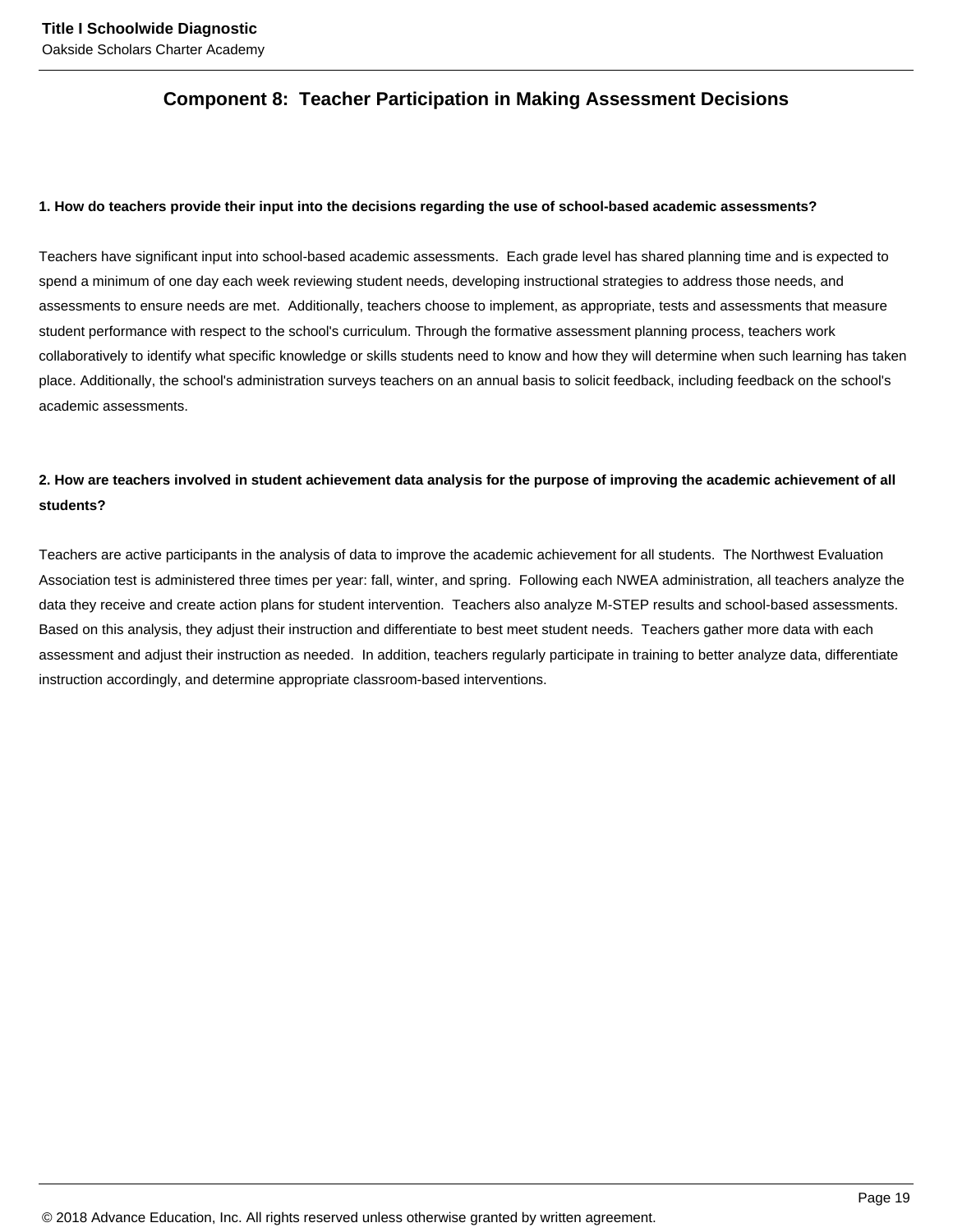## **Component 9: Timely and Additional Assistance to Students Having Difficulty Mastering the Standards**

**1. Describe the process to identify students who experience difficulty mastering the State's academic achievement assessment standards at an advanced or proficient level.**

The school provides assistance in accelerating students in all content areas while focusing on the identified needs in the comprehensive needs assessment. The school staff have many opportunities to learn how to identify academically struggling students and they are aware of the assistance that is available to struggling students. The school utilizes many data points to identify students who are experiencing difficulty mastering the State's academic achievement standards at an advanced or proficient level, including the analysis of:

#### 1) Failing the M-STEP

2) Scoring below the 50th percentile on the Northwest Evaluation Association Measures of Academic Progress or Primary Grades Assessment,

- 3) Teacher recommendation
- 4) Behavior results Atypical behavior is observed
- 5) NWEA/M-STEP results Flat or declining test scores
- 6) Student classwork There is a decline or the student it not making typical growth
- 7) In-class formative assessments Student does not demonstrate mastery of concepts
- 8) Student classroom engagement When the student becomes withdrawn and stops engaging in classroom discussion.

Academic progress is monitored through these methods as well as the formative assessment process.

## **2. How is timely, effective, additional assistance provided to students who are experiencing difficulty mastering the State's academic achievement assessment standards at an advanced or proficient level?**

The school has implemented programs to serve students at-risk of academic failure, as well as students with special needs. The interventions provided to students in need of timely and additional assistance are evaluated for their effectiveness in helping students master the State's academic achievement standards. These interventions include activities that are inside and outside the regular classroom. Students that are having difficulty mastering State academic achievement standards receive the following timely additional supports:

- Differentiated instruction in the regular classroom in each core content area by teachers and supplemental staff.

- Customized intervention during Workshop Time.

-Paraprofessionals provide instructional lessons in reading and math to identified students having difficulty mastering standards on a daily basis.

-Academic Intervention Coach will provide supplemental staff with supplemental coaching, modeling, and professional development that deepens the intervention staff's knowledge and skills and provides them with improved research-based instructional strategies that can be implemented immediately in the classroom.

-Student Family Liaison actively promotes at-risk student, parents of at-risk students, and community partnerships in support of at-risk student academic success and works collaboratively with parent of at-risk students and the community.

-Social Worker works with at-risk students who experience difficulty mastering academic concepts in the school and community setting as a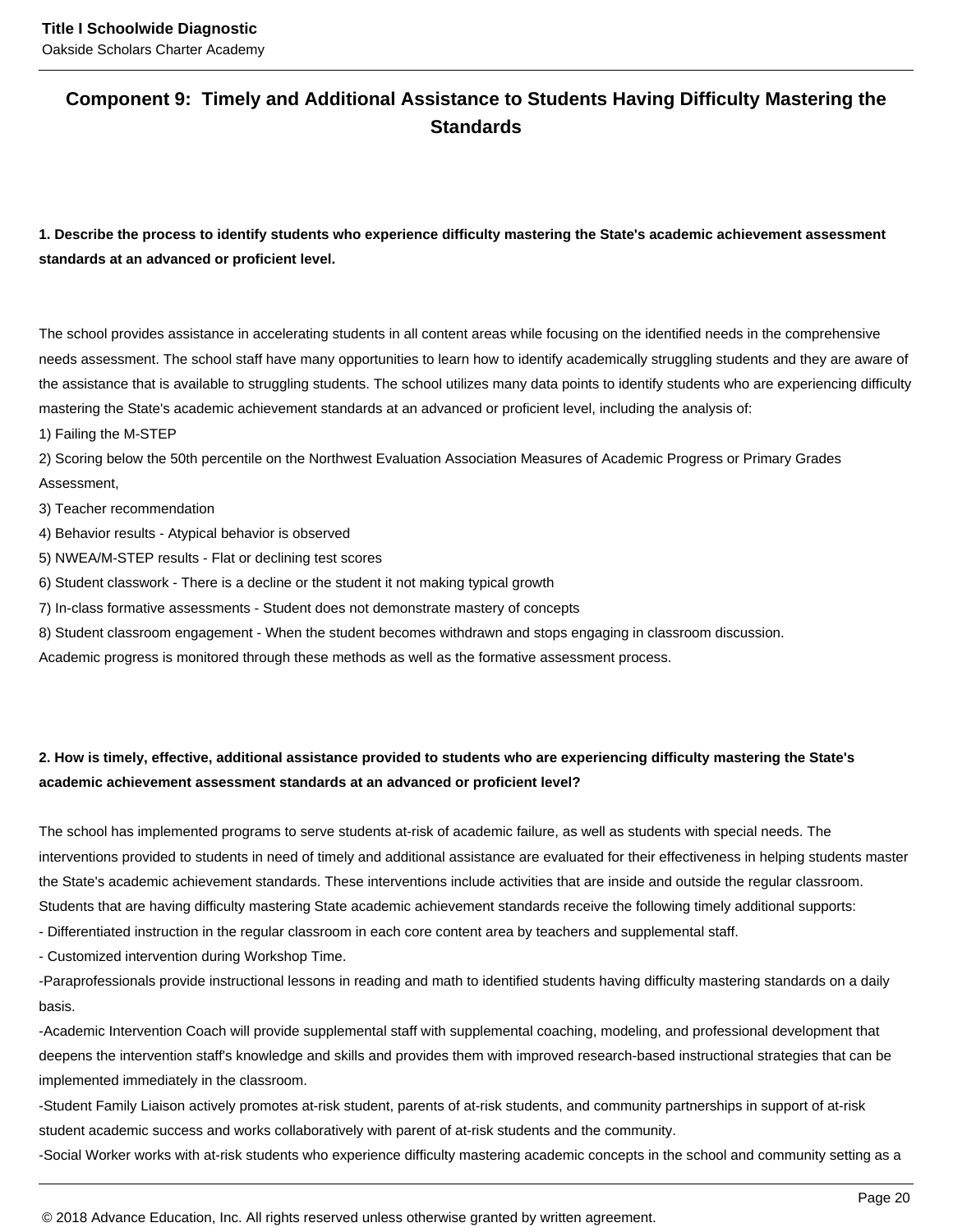Oakside Scholars Charter Academy

result of social-emotional or family issues that result in educational time loss or other challenges to academic achievement. -At-Risk Teacher provides instructional support and assessment for students who are below grade level and are at risk of not meeting challenging state standards.

-Academic specialists provide intensive instructional lessons in reading and language arts to identified at-risk students on a daily basis. -Achievement and Behavioral Specialists who facilitate the full participation of Title I students in the academic program through individualized behavioral planning for identified students.

-Attendance Liaison actively works to support Title I student and parents/guardians of Title I students in thorough proactive attendance monitoring and strategies to reduce chronic absenteeism

-Out of School Time Tutoring Program is offered to identified at-risk students for continued support in core areas, provided multiple weeks throughout the year

-Instructional Coach will provide guidance and support for teachers needing additional assistance in effective instructional practice and curriculum implementation which promotes student achievement through demonstration teacher training (i.e. modeling teacher strategies) and debriefing with the assigned teacher.

Additional student services are monitored regularly to ensure students are receiving support appropriate to their identified needs and to track their continued progress. Staff discuss student progress regularly during team data meetings to address any necessary changes to duration and strategies for each individual student. As students reach their goals they are moved into less intensive services. If it is determined that students require continued additional support, the goal plan, workshop time and instructional strategies used are adjusted.

#### **3. How are students' individual needs being addressed through differentiated instruction in the classroom?**

Differentiated instructional strategies for students include but are not limited to the following:

- Additional repetition of content expectations
- Small group and individual strategies
- Making a match between what the student knows, how the instruction is being given, and the task that is being assigned.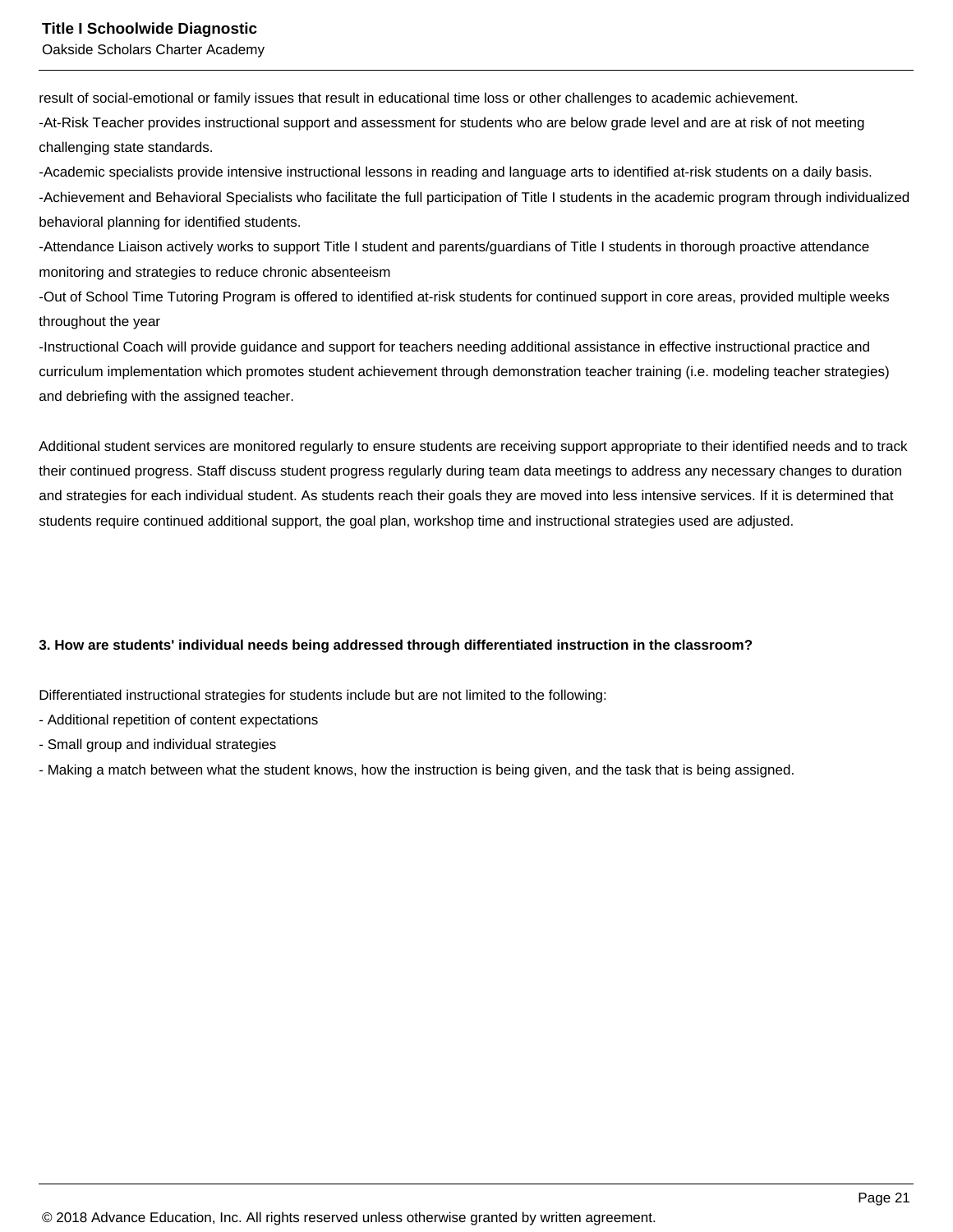## **Component 10: Coordination and Integration of Federal, State and Local Programs and Resources**

## **1. In what ways are the programs coordinated and integrated toward the achievement of the schoolwide goals? Include a LIST of the State, local and Federal programs/resources that will be supporting the schoolwide program.**

The school ensures that the use of all federal, state, and local funds is coordinated to ensure focus on the goals, strategies, and action activities identified in this Schoolwide Plan in order to upgrade the school's entire educational program. Furthermore, coordination and integration of all federal, state, and local services and programs are ensured through collaboration among administration, staff, parents, and other stakeholders as part of the school's improvement planning process. Specifically, the school utilizes funds from State and local sources to support the goals identified in the Schoolwide Plan. The school is a public school academy; it does not currently apply for or receive violence prevention funds, housing program funds, Head Start funds, adult education funds, vocational and technical education funds, or job training funds. If the school receives these funds at any point in the future, their use will be coordinated along with all other available funds through the school's Schoolwide Plan. While the school receives funds through the National School Lunch Act/Child Nutrition Act, their use is not coordinated under this plan as they do not contribute directly toward upgrading the school's educational program.

General/Local (Board) funds are used to support the schoolwide plan by providing: Staff wages and benefits (administrators, teachers, office staff, custodial, coaches, etc.) textbooks and curricular tools, computers and office equipment, supplies and materials, building costs, maintenance, utilities, professional development, and parent engagement.

IDEA/Special Education funds are used to support the schoolwide plan by providing: Special Education teachers' wages and benefits.

Title I funds are used to support the schoolwide plan by providing supplemental staff wages and benefits, fees associated with a Title audit, parental involvement activities, professional development, and supplies and materials including subscriptions and technology.

Title IIA funds are used to support the schoolwide plan by providing supplemental professional development, staff wages and benefits, fees associated with a Title audit and supplies and materials including subscriptions.

Title IV funds are used to support the schoolwide plan by providing professional development and supplies and materials including subscriptions and technology.

Title III LEP funds are used to support the schoolwide plan by providing supplemental support through the consortium initiatives.

Section 31a funds are used to support the schoolwide plan by providing staff wages and benefits, out of school time, parental involvement activities, supplemental professional development and supplies and materials including subscriptions and technology.

## **2. Describe how the school will use the resources from Title I and other State, local and Federal sources to implement the ten required schoolwide components.**

The school uses several resources to implement the required Schoolwide plan components. Title I and Section 31a provide supplemental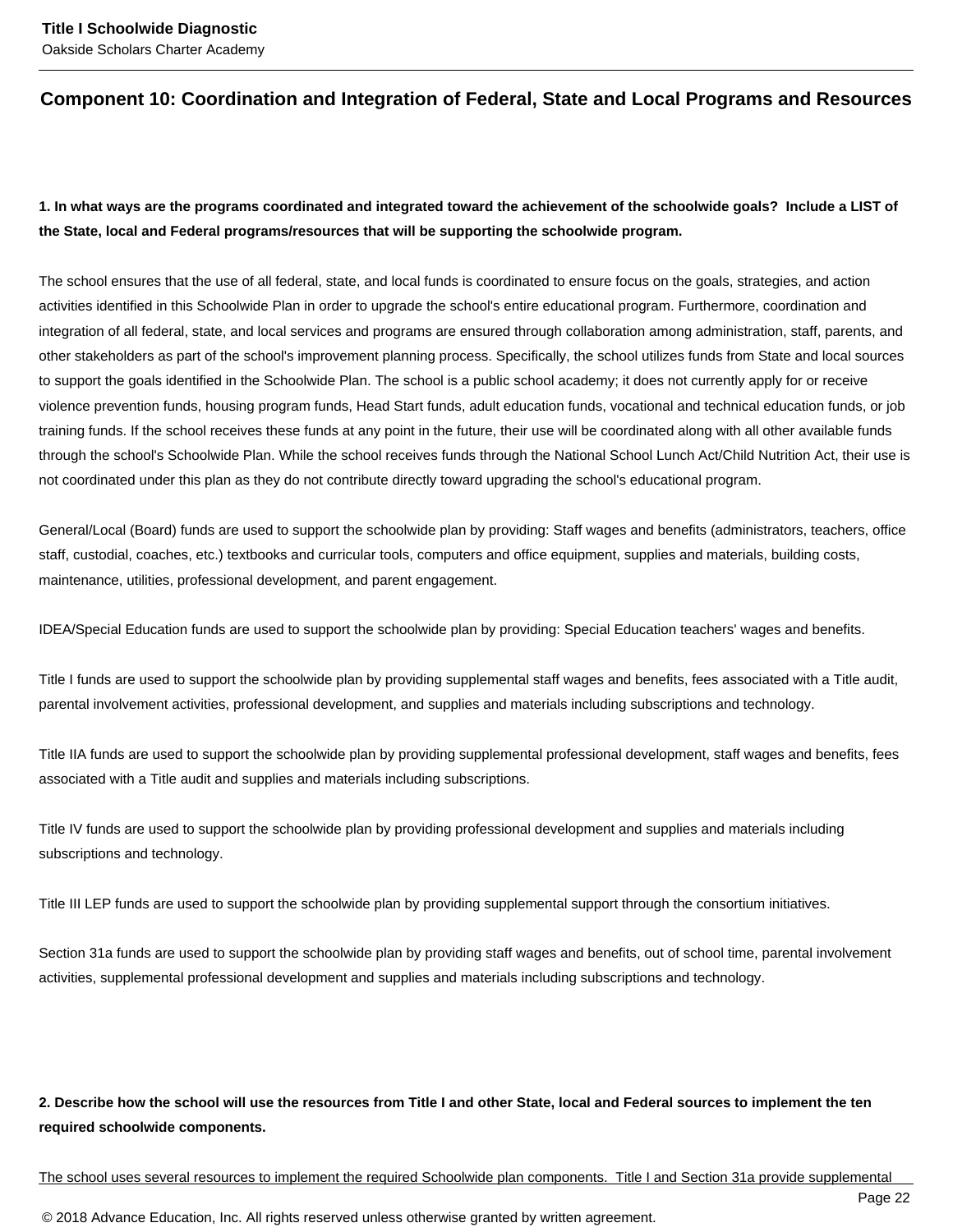Oakside Scholars Charter Academy

services to students. Professional development programs, supplemented with funding available through Titles IIA, are also supported by the school's Schoolwide Plan. A complete list of support can be found in below.

#### Components 2, 3, 4, 5, 6, 7, 8, and 9 - Resources: IDEA, state/general and local funds

Support provided: Admissions representative (general), teachers (general and IDEA), and the school leadership team (general) will work in collaboration to support student achievement. Staff will be provided job-embedded professional development to increase teaching effectiveness. Parent involvement activities will provide parents with opportunities to learn how to better support their children's academic experience.

Components 1, 2, 3, 6, and 9 - Resources: Title I Funds

Support provided: Paraprofessionals, At-Risk Teachers, Student Family Liaison, Social Worker, Achievement and Behavior Support Specialists, Instructional Coach, Academic Intervention Coaches, Attendance Liaison, Student Family Liaison, parent involvement activities, supplemental professional development, and supplies and materials including subscriptions and technology.

#### Components 1, 2, 4, 5, and 9- Resources: Title IIA Funds

Support provided: Supplemental professional development, Student Family Liaison, Attendance Liaison, supplemental performance based bonuses, and supplies and materials including subscriptions and technology.

#### Component 1, 2, 3, 4, 5, 6, and 9 - Resources: Title III Funds

Support provided: Professional development and instructional coaching, EL Specialist and mileage, EL family engagement, EL student tutoring, English instruction for EL parents, ESL certification/tuition reimbursement, fees associated with a Title audit, and supplies and materials including ELL and ELD resources and subscriptions.

Components 1, 2, 3, and 9 - Resources: Section 31a Support provided: Paraprofessionals, At-Risk Teachers, Student Family Liaison, Achievement and Behavior Support Specialist, Attendance Liaison, Social Worker out of school time activities, supplemental professional development, and supplies and materials including subscriptions and technology.

Components 1, 2, 3, 6, and 9 - Resources: Title IV Funds Support provided: Supplemental professional development, and supplies and materials including subscriptions and technology.

## **3. How does the school coordinate and integrate the following Federal, State and local programs and services in a manner applicable to the grade level to support achievement of the schoolwide goals: violence prevention programs, nutrition programs, housing programs, Head Start, adult education, vocational and technical education, and job training.**

While funding will not be consolidated, the school's entire educational program is supported by the Schoolwide Plan; this includes supplemental programs. Since the school is a single-school, K-8 public school academy, it does not currently apply for or receive violence prevention funds, housing program funds, Head Start funds, adult education funds, vocational and technical education funds, or job training funds. If the school receives these funds at any point in the future, their use will be coordinated along with all other available funds through the school's Schoolwide Plan. While the school receives funds through the National School Lunch Act / Child Nutrition Act, their use is not coordinated under this plan as they do not contribute directly toward upgrading the school's educational program.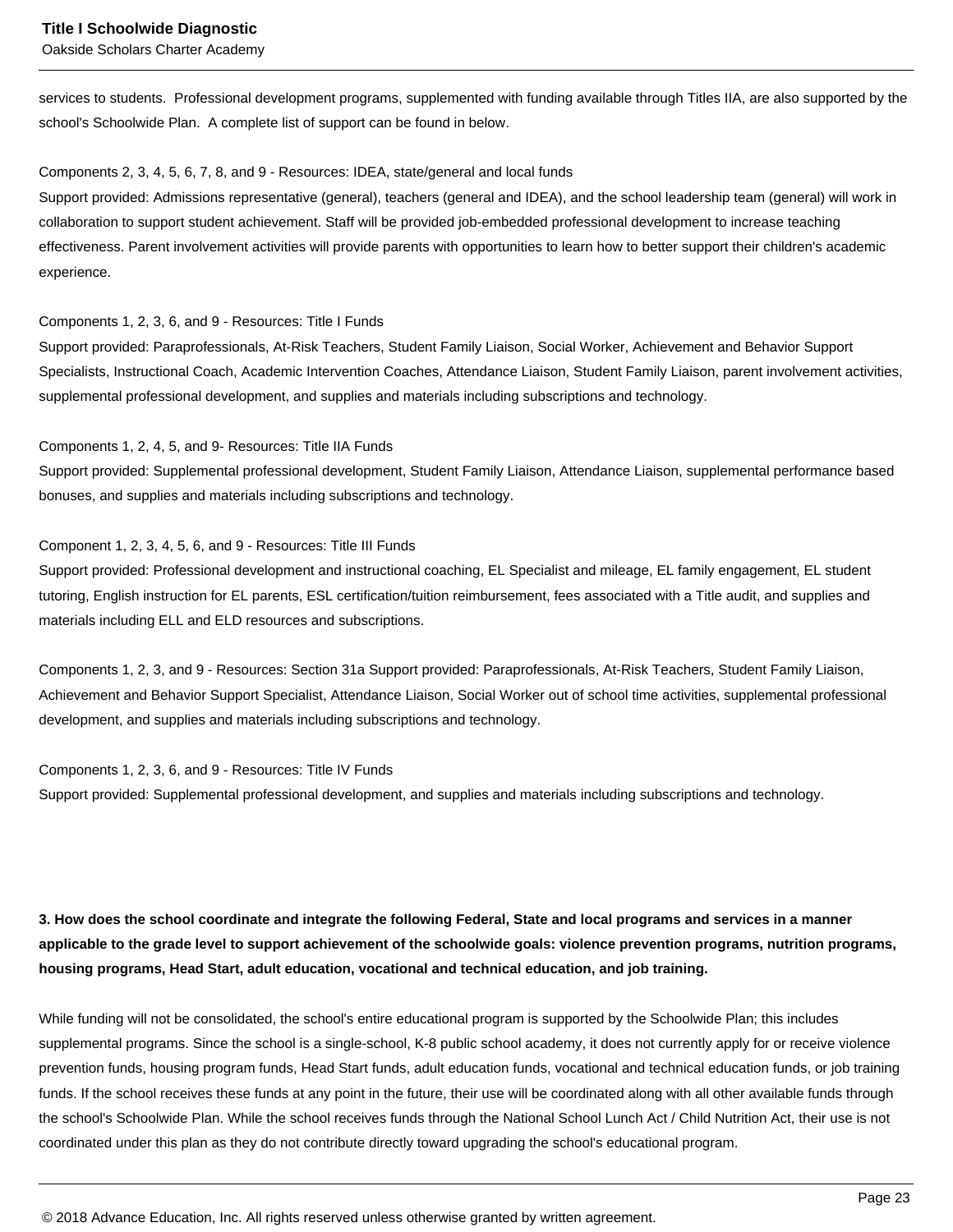Oakside Scholars Charter Academy